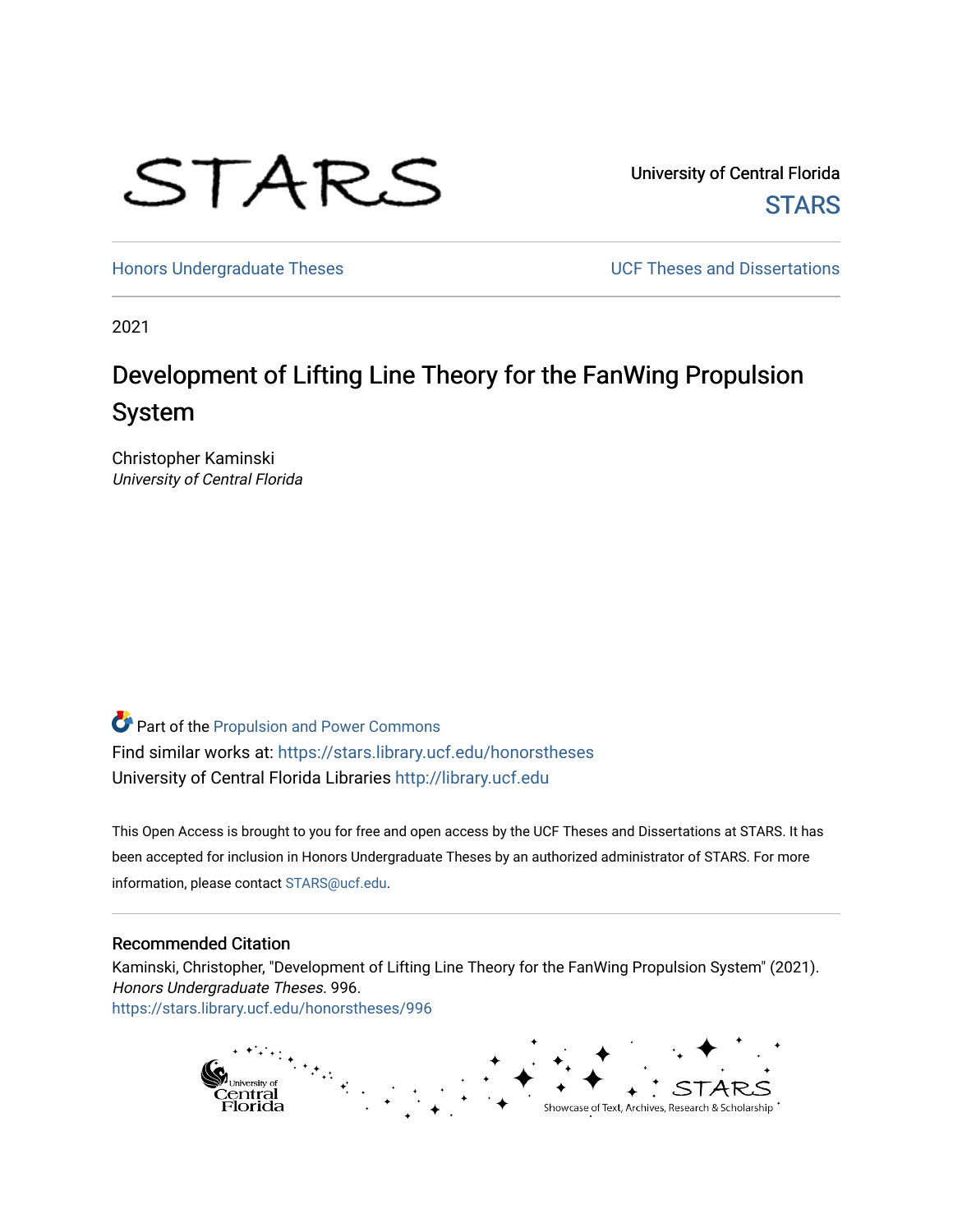# DEVELOPMENT OF LIFTING LINE THEORY FOR THE FANWING

PROPULSION SYSTEM

by

# CHRISTOPHER KAMINSKI

A thesis submitted in partial fulfillment of the requirements for the Honors in Major Program in Aerospace Engineering in the College of Engineering and Computer Science and in the Burnett Honors College at the University of Central Florida Orlando, Florida

Spring 2021

Thesis Chair: Dr. Michael Kinzel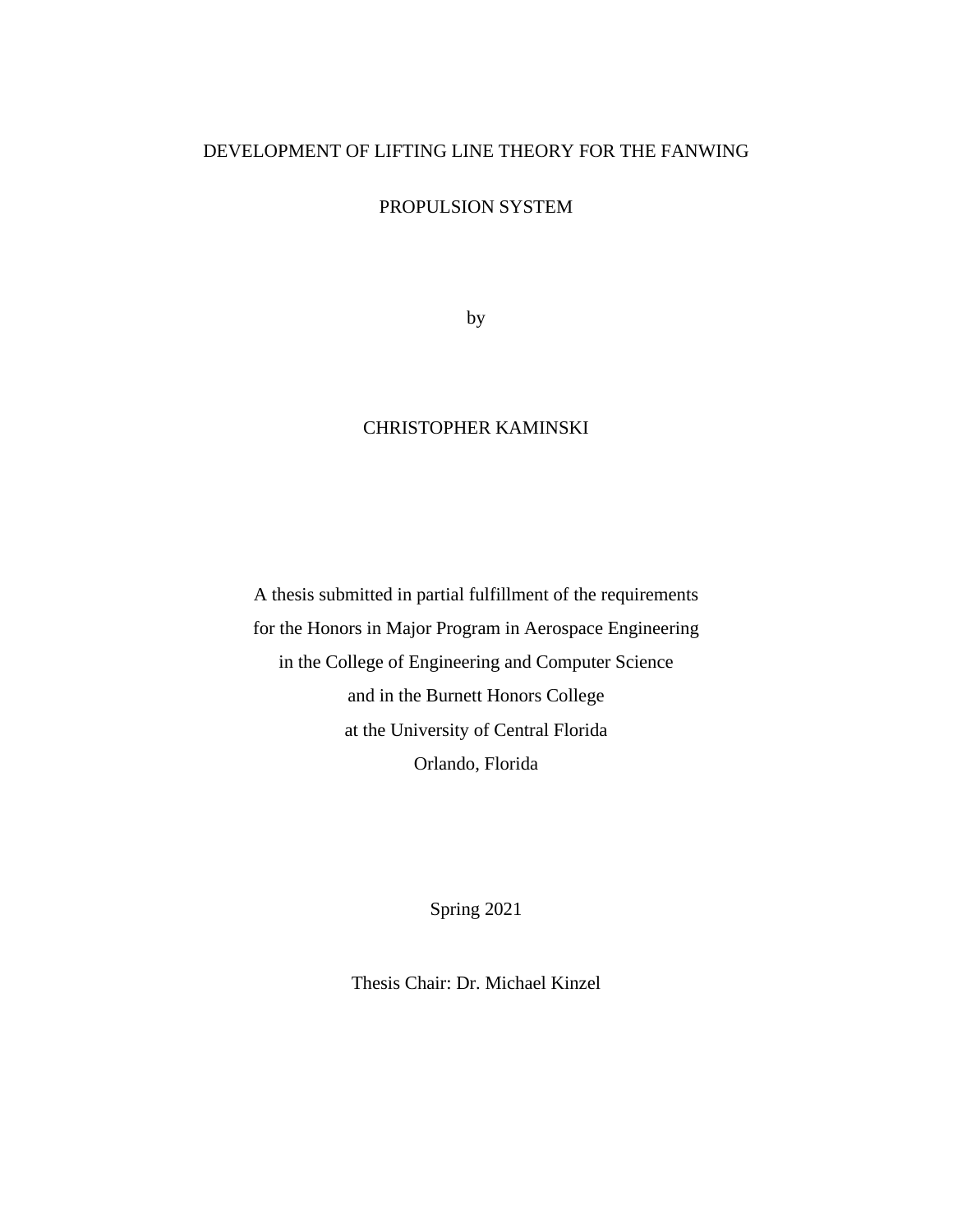#### **ABSTRACT**

The FanWing propulsion system is a novel propulsion system which aerodynamically behaves as a hybrid between a helicopter and a fixed wing aircraft, and if the knowledge base with regards to this novel concept can be fully explored, there could be a new class of aircraft developed. In the current research, only 2D CFD studies have been done for the FanWing, hence the 3D lift characteristics of the FanWing have been unknown thus far, at least in the theoretical domain. Therefore, it was proposed to develop a modified Prandtl's Lifting Line Theory numerical solution and a CFD solution, comparing the results of each. A new variable was introduced into the classical Lifting Line Theory solution, αi,FW, to account for the additional lift produced by the FanWing as opposed to a traditional airfoil. This variable,  $\alpha_{i,FW}$ , is a function of the wing angle and the velocities taken at three-quarter chord length on the FanWing. The introduction of this variable was informed by other papers which superimposed velocities when developing Lifting Line Theory for unconventional airfoil planforms. After introducing a correction factor, the numerical model aligned with the 3D CFD results where LLT assumptions were valid. For the 3D simulation, it was observed that the lift per unit span rapidly increases from quarter span to wingtip, which is different from traditional wing planforms. This study provides a valuable first step towards documenting the 3D lift characteristics of the novel FanWing propulsion system.

ii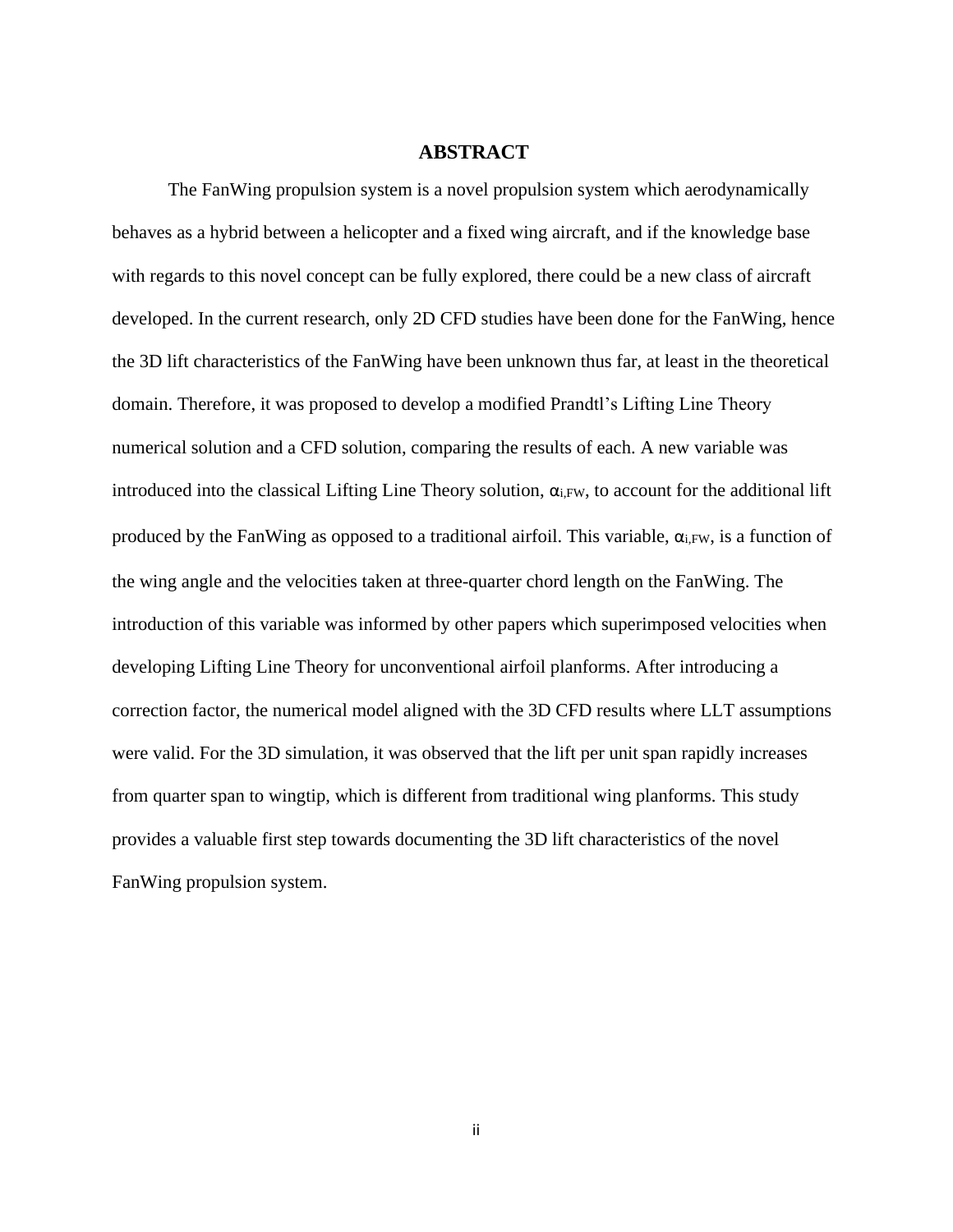#### **ACKNOWLEDGEMENT**

I would like to thank Dr. Kinzel for the numerous hours that he has put into advising me and introducing me to the helpful tool that is Computational Fluid Dynamics. His assistance has greatly expanded by knowledge of fluid dynamics and developed a love for research that I hope to continue with in my career as an engineer. His assistance allowed me to go from being a normal student, to having a vast knowledge of understanding pertaining to fluid dynamics research. I would like to thank Dr. Bhattacharya for putting in the time and effort for me by being a part of my committee. I would like to thank my wife for being my co-laborer in my academic career by understanding the difficulties of the rigorous schedule I have had to maintain throughout my academic career. I would also like to thank Patrick Peebles for coming up with the FanWing concept, and for the knowledge that he published with regards to this novel propulsion system.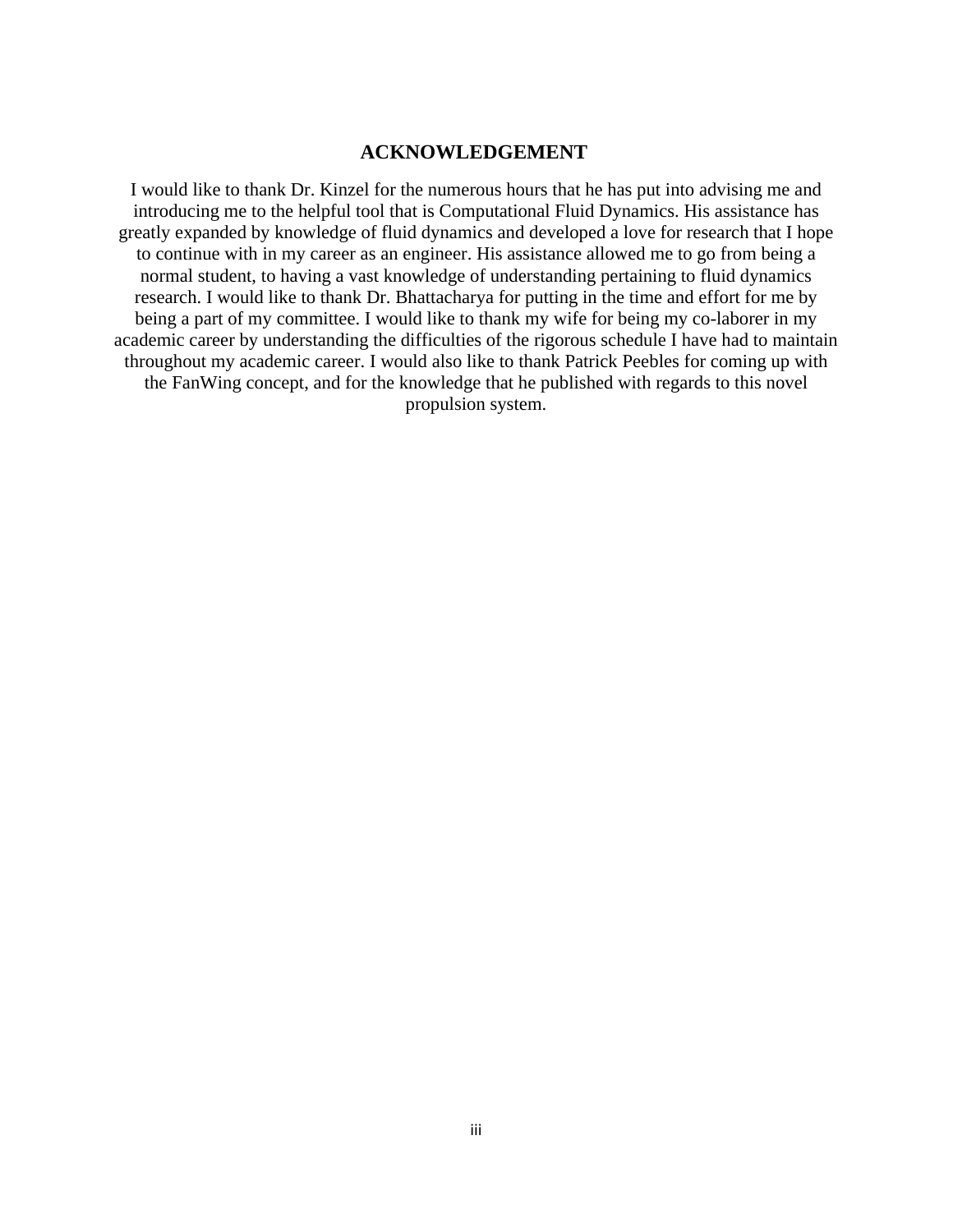# **Table of Contents**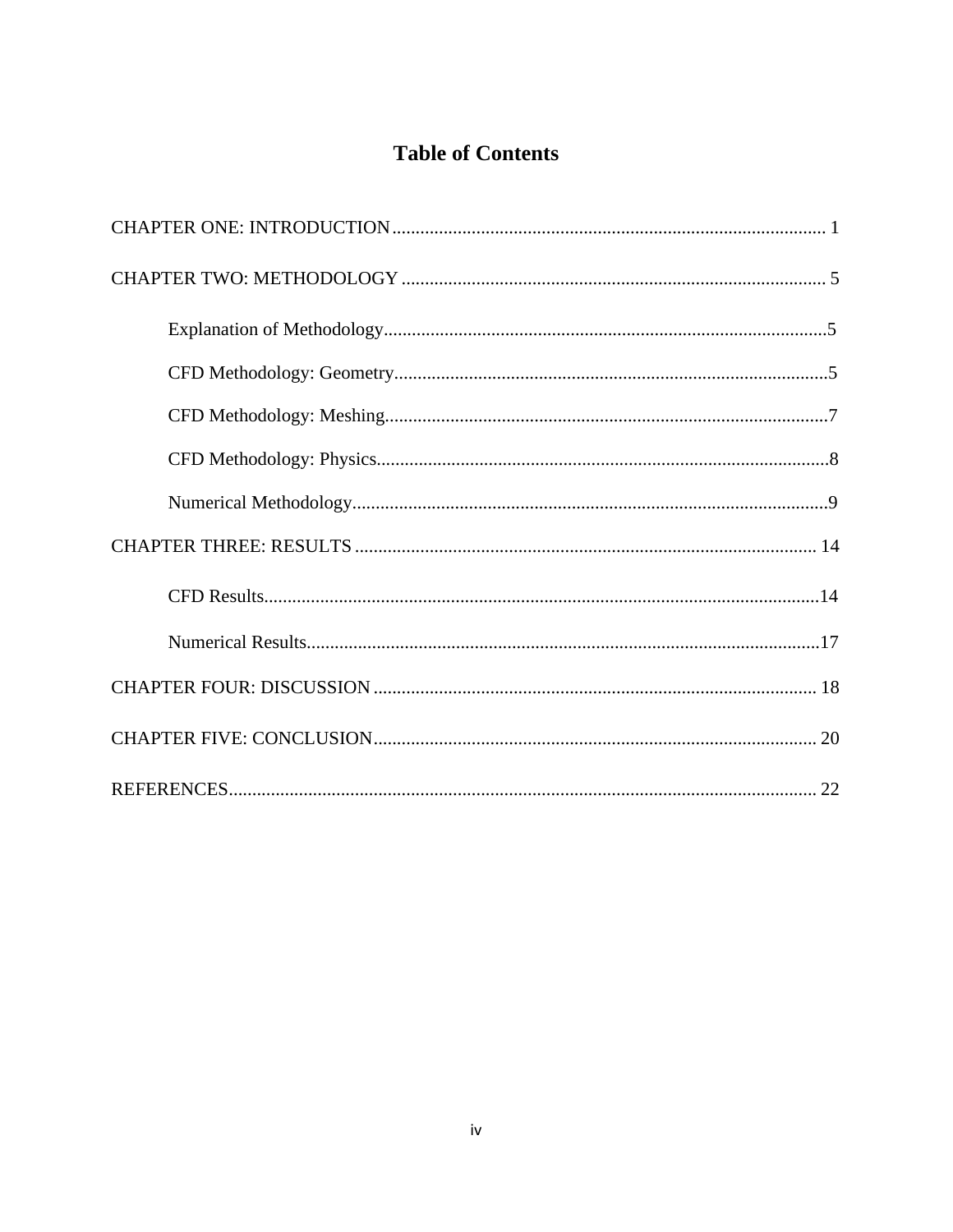# **List of Figures**

| Figure 1: This UAV FanWing Prototype was built in 2010 and flew in the Farnborough Airshow                 |
|------------------------------------------------------------------------------------------------------------|
|                                                                                                            |
| Figure 2: Geometric and force definitions of FanWing used for CFD simulation.[7] 6                         |
| Figure 3: The figure displays the resulting mesh for the FanWing within the CFD simulation 8               |
| Figure 4: Figure 4A [7] illustrates the FanWing induced alpha approximation in the numerical               |
| solution, which is correlated with TAT and Weissinger's Approximation in Figure 4B [12].  11               |
| Figure 5: The vector addition used to obtain $\alpha i$ , FW, which is used to account for the increase in |
| lift produced by the FanWing Propulsion system on the wing. This superposition method of                   |
|                                                                                                            |
| Figure 6: The velocity scalar scene the FanWing CFD at mid-span is shown.  14                              |
| Figure 7: The velocity scalar scene the FanWing CFD from the rear of the wing. The scalar                  |
| displayer plane goes vertically through the three-quarter chord length, since that is the velocity of      |
|                                                                                                            |
| Figure 8: The time averaged lift per unit span from .21 seconds to .26 seconds for the FanWing             |
| from the CFD simulation is shown. As it can be seen, the expected lift for Prandtl's LLT breaks            |
|                                                                                                            |
| Figure 9: The lift per unit span, and $\Gamma$ derived from the numerical solver are shown 17              |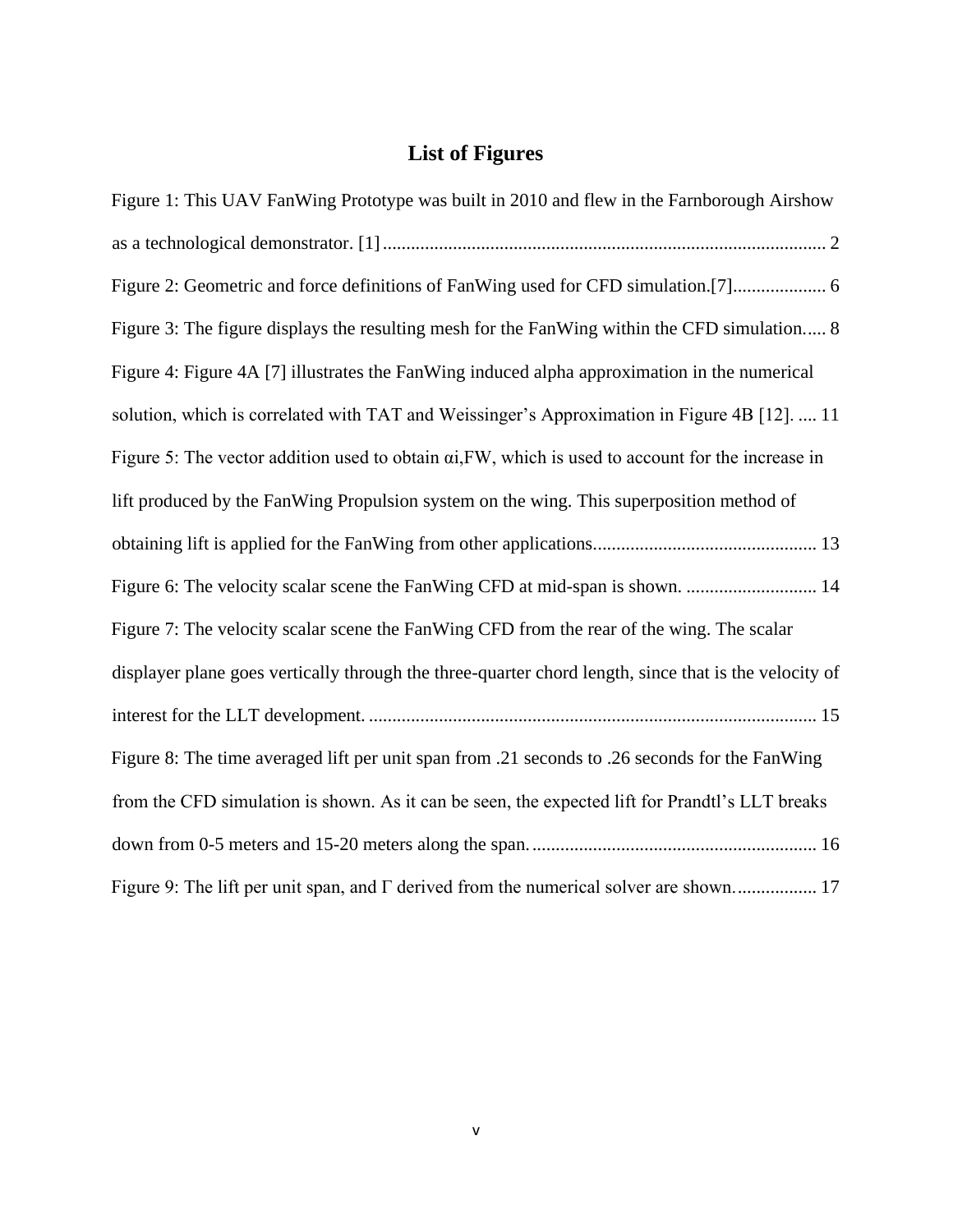# **LIST OF ABBREVIATIONS, ACRONYMS, AND NOMENCLATURE**

- 2D Two-Dimensional
- 3D Three-Dimensional
- α Angle of Attack
- $\alpha$ i Induced Angle of Attack
- $\alpha_{i,FW}$  Angle of Attack Induced by FanWing
- b Span Length
- c Chord Length
- CFD Computational Fluid Dynamics
- dS Iterative Span Length
- Γ Circulation
- $L Lift$
- LLT Lifting Line Theory
- m/s meters per second
- RF Relaxation Factor
- $\rho$  Density
- TAT Thin Airfoil Theory
- Vtot Total Magnitude of Velocity at Three-Quarter Chord on the FanWing
- $V_{FW, x}$  FanWing Induced Velocity in the x-direction

VFW,y – FanWing Induced Velocity in the y-direction

V<sup>∞</sup> - Free Stream Velocity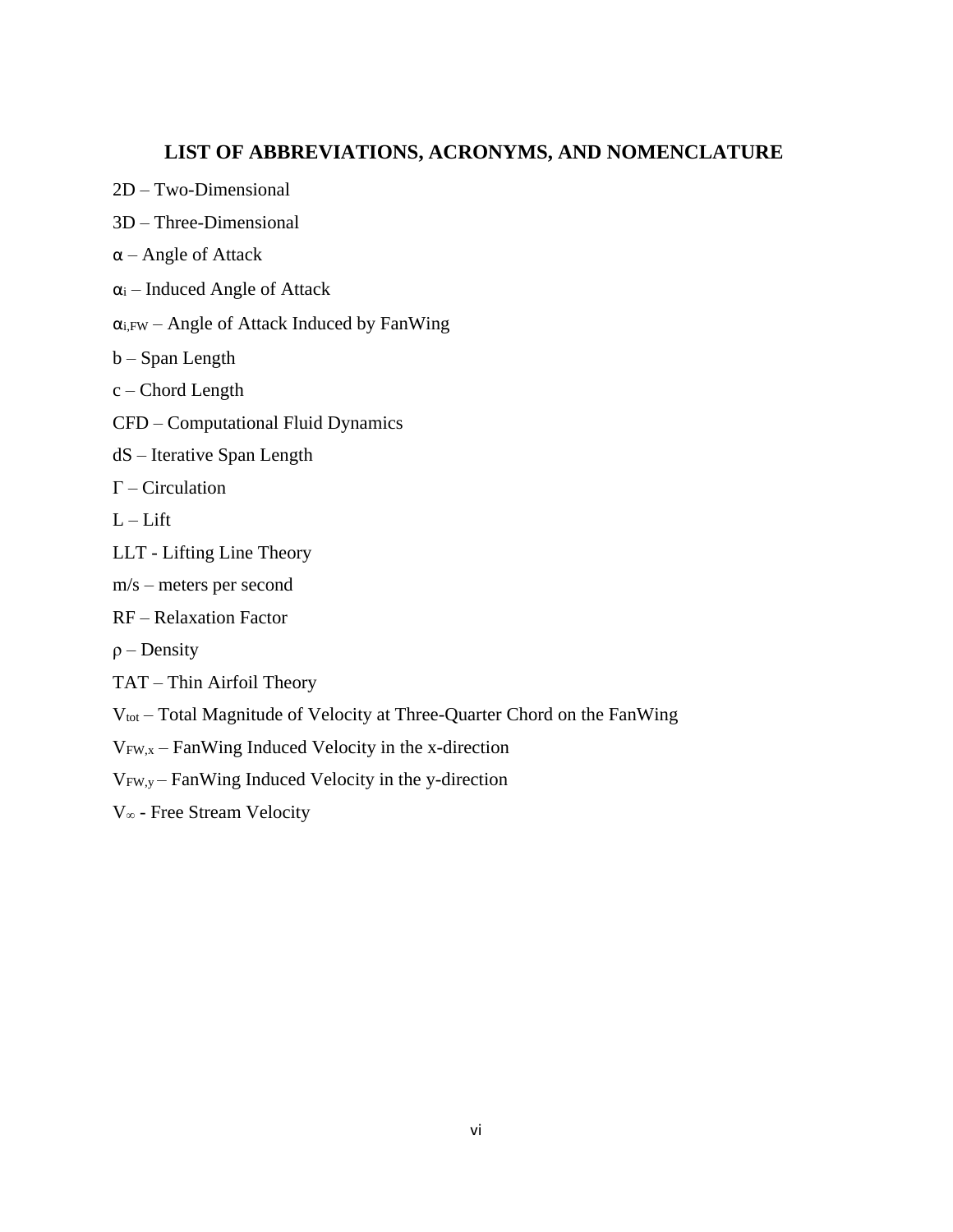# **CHAPTER ONE: INTRODUCTION**

<span id="page-7-0"></span>The FanWing is a novel distributed propulsion concept which gives a fixed-winged craft the STOL, autorotation, and heavy-lifting abilities which would normally be associated with a helicopter, thus combining the inherent advantages of both systems. The FanWing operates in a similar manner to other distributed propulsion systems that have recently been developed. The FanWing creates lift as a fixed-wing aircraft would, yet this is done independently of airspeed, thus giving the FanWing various STOL capabilities which would not normally be achievable for a fixed-wing aircraft. This propulsion concept's potential is promising when considering not only the capabilities of the aircraft, but also the efficiency. In a report produced for the  $28<sup>th</sup>$ International Congress of the Aeronautical Sciences, an exploratory study declared, "A conceptual and costed comparison of four different aircraft and rotorcraft configurations has shown that, with these developments, the FanWing concept could now offer an interesting and unique capability, with short-field performance close to that of helicopters and tiltrotor aircraft, but with operating economies close to that of conventional aircraft." [1] It is estimated by FanWing Ltd., a company in the UK researching the propulsion system for viability, that the FanWing could achieve the double the range of a helicopter on the same amount of fuel. In addition, in the scenario of engine failure, the FanWing can safely approach the ground through achieving a glide ratio of roughly 3:1, making the FanWing safer than a helicopter in the event of double engine failure. The STOL ability of the FanWing also means that the possible angles of attack are much greater than that of a traditional aircraft, along with an extremely low stall speed. [2] While all of these estimates are merely speculation, such metrics are in accordance with other distributed propulsion systems in development.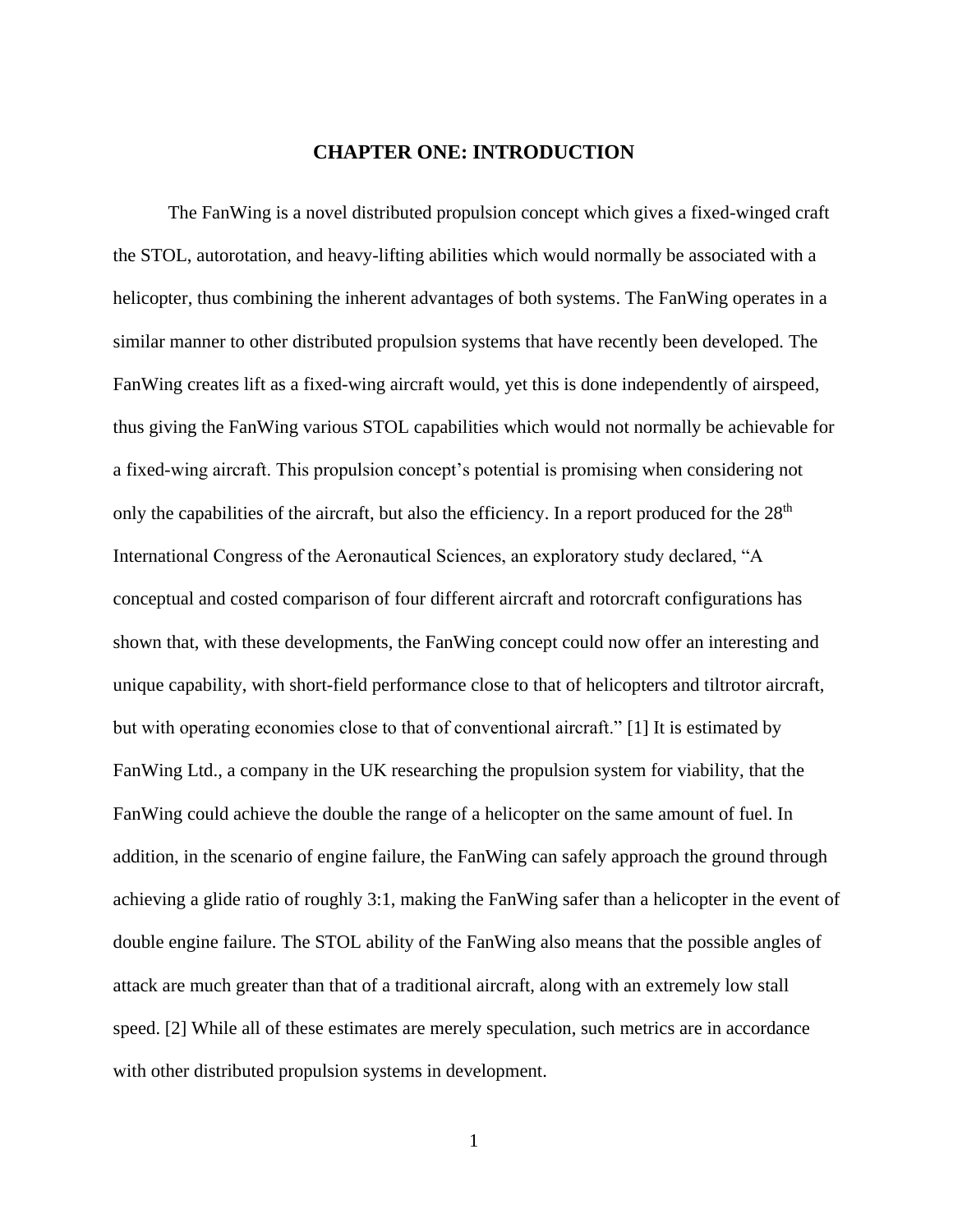

*Figure 1: This UAV FanWing Prototype was built in 2010 and flew in the Farnborough Airshow as a technological demonstrator. [1]*

<span id="page-8-0"></span>The FanWing propulsion system has a myriad of possible commercial applications such as cargo transport, UAVs, and ultralight aircraft for personal or industrial use. Given the STOL capabilities, it is ideally suited for recreational use or industrial heavy-lifting applications. Despite the potential advantages, the FanWing design has never been developed past rudimentary prototypes, making the concept is worthy of further exploration and development. If enough interest and capital were directed towards developing the FanWing further, it is highly likely that a new class of aircraft could be produced which would introduce capabilities unseen in either fixed-wing aircraft or rotorcraft.

The latest iteration of the FanWing aircraft concept was the EU SOAR project which was a joint collaboration comprised of researchers from FanWing Ltd., Saarland University, and the Von-Karman Institute. [3] The study ran from 2013 to 2015 and had a favorable reporting of results. According to the report, "The FanWing was shown to have scenarios with lower operating costs than its competitors in both the 500kg-2500kg payload class and the 10000kg payload class…In a generic market, the Fan Wing needs one of two things to be economically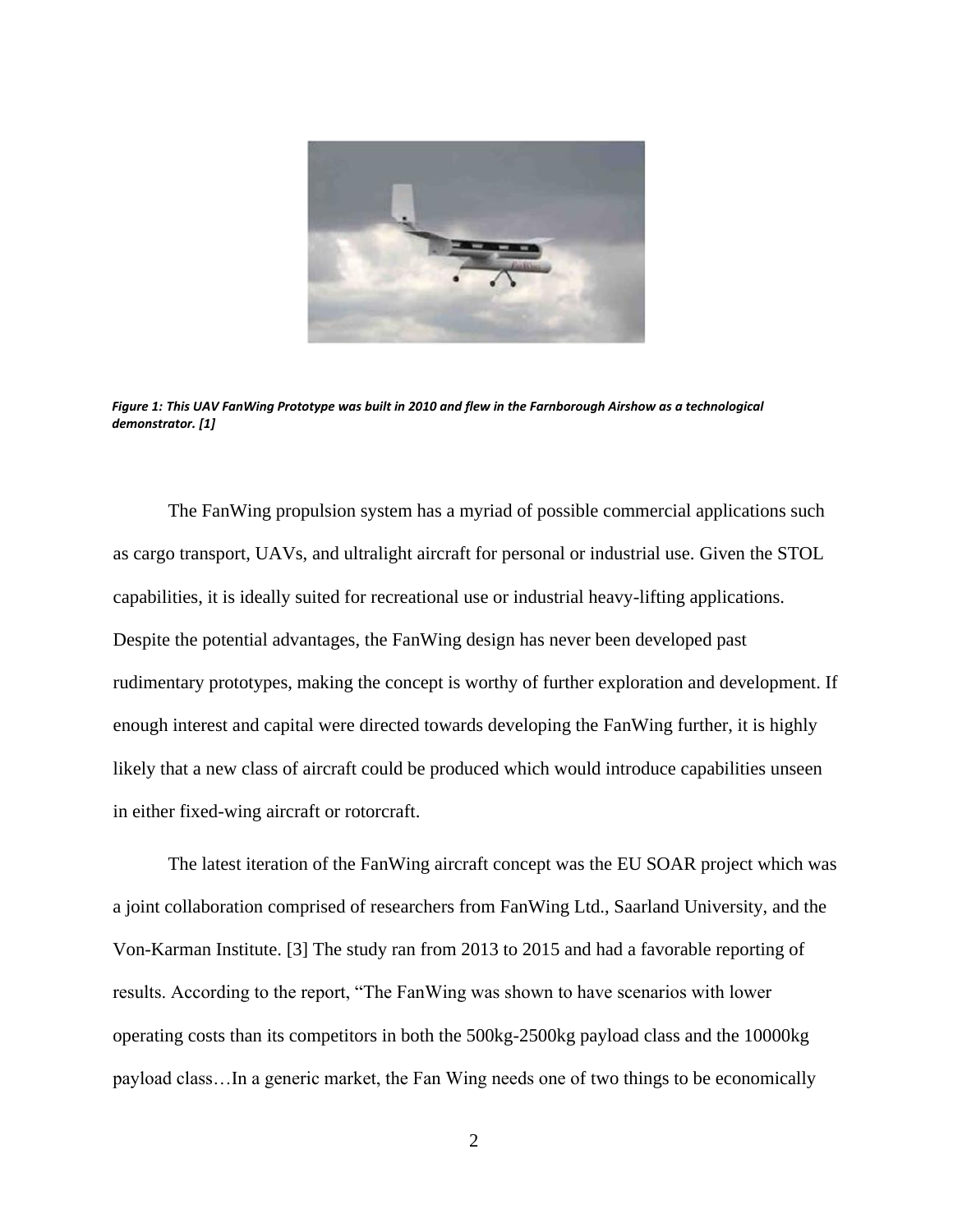successful: the market must pay a premium for low-speed maneuvering missions and/or the low takeoff distance must enable an owner-pilot model in the same market with the owners having a high utilization rate." [3] Unfortunately, however, this is the last time the FanWing has been explored commercially. To generate future commercial and academic interest, successive iterations of the FanWing propulsion system must be made, as well as further development of theory that governs such a unique propulsion system. Therefore, the following study seeks to characterize the lift generation of the FanWing using a development of Prandtl's Lifting Line Theory, so that the understanding of this unique propulsion system will have a theoretical foundation upon which to iterate the designs further. Such theoretical development will be contrasted with the lift distribution findings of a Computational Fluid Dynamics simulation to demonstrate the validity of the theoretical findings.

Prandtl's Classical Lifting Line Theorem uses the Kutta-Joukowski Theorem which describes the relationship between lift and circulation, expressed as Γ, to describe the relationship between vortex distribution along a wingspan and lift distribution per unit span of wing. The Kutta-Joukowski law is derived from a two-dimensional potential flow solution, and Prandtl's theory extends such findings along a three-dimensional wing. To extend the theory to three dimensions, Prandtl's Lifting Line theory required s local section of lift to be equal to the cross product of the local fluid velocity vector with the local circulation vector, which is then multiplied by the fluid density. From the equation,  $\rho(V \times \Gamma)$ , a lift per unit span of the wing is able to be obtained which is parallel to the vorticity strength. [4] The two primary equations of Lifting Line Theory are shown below, with Equation 1 giving the lift per unit span, and Equation 2 giving the relationship between lift coefficient and circulation. [5]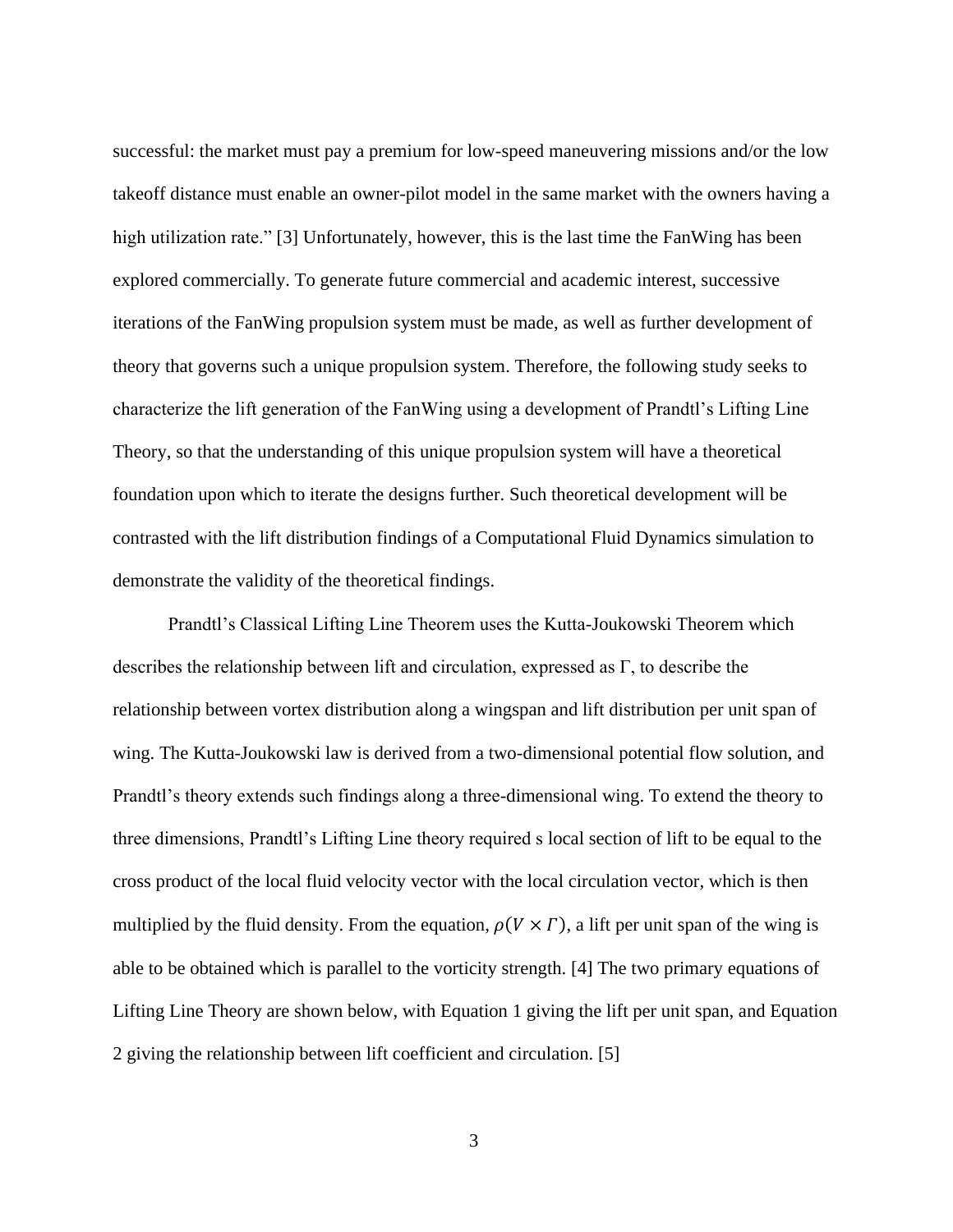$$
\frac{dL(y)}{dy} = \rho V_{\infty} \Gamma(y) \tag{1}
$$

$$
\Gamma(y) = \frac{1}{2}c(y)C_l(y)V_{\infty}
$$
 (2)

The equations given will be modified to characterize the vorticity of the FanWing's wake, and the corresponding lift distribution. Through modifications to Prandtl's theory, an understanding of the lift characteristics of a baseline FanWing can be established, thus giving a greater understanding of the FanWing's unique form of lift generation. By establishing a theoretical basis for the method of lift generation from a three-dimensional FanWing, this novel concept can be understood in a greater capacity, and subsequently developed upon.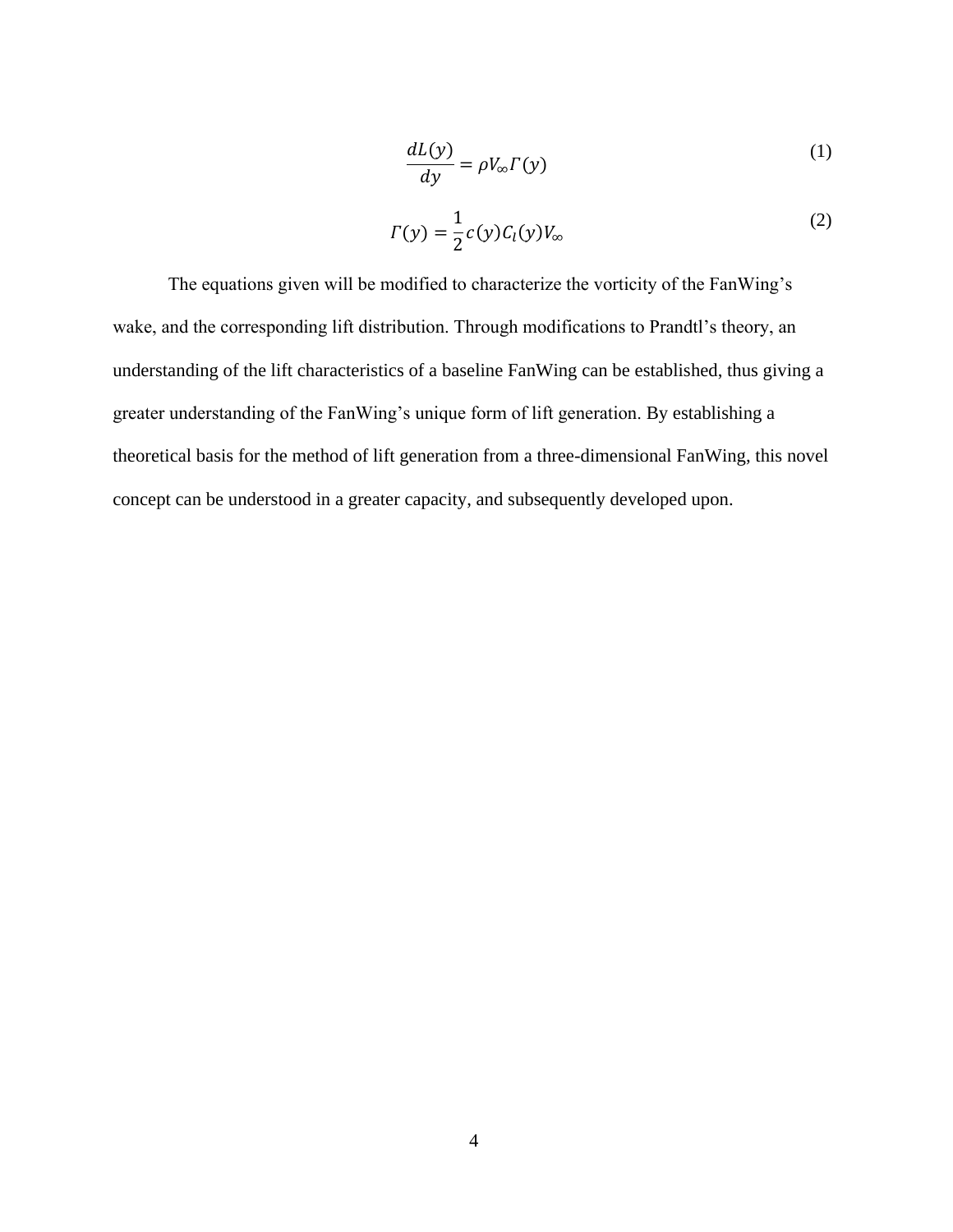### **CHAPTER TWO: METHODOLOGY**

*Explanation of Methodology*

<span id="page-11-0"></span>Two primary methods are used to obtain the lift distribution along a FanWing, a theoretical development of Lifting Line Theory, and a Computational Fluid Dynamics simulation on Star-CCM+ commercial CFD code developed by CD-Adapco and Siemens [6]. The computational fluid dynamics simulations and optimizations was conducted at the CFAL Laboratory at the University of Central Florida. The purpose of developing a CFD simulation to characterize lift distribution over a FanWing is to confirm the validity of the theoretical development of Lifting Line Theory. The results given are to be compared, and an alignment of results between LLT and CFD will give indication that the experimental and theoretical results are valid. Two methods will be used to develop the characteristics of lift for a FanWing. The first will be to develop a numerical Lifting Line Theorem which will be used to describe the FanWing propulsion system's lift characteristics. Such a solution will give lift per unit span, L' and  $\Gamma(y)$ , which will be input with variables from the CFD solution, with a comparison of results to follow.

#### *CFD Methodology: Geometry*

In developing a CFD simulation for the FanWing, there are a variety of previous papers to reference which can inform a proper development of the simulation. To establish a standardized lift per unit span for the FanWing which can then be used to inform the theoretical solution, the CFD simulation will follow previous FanWing CFD simulation parameters,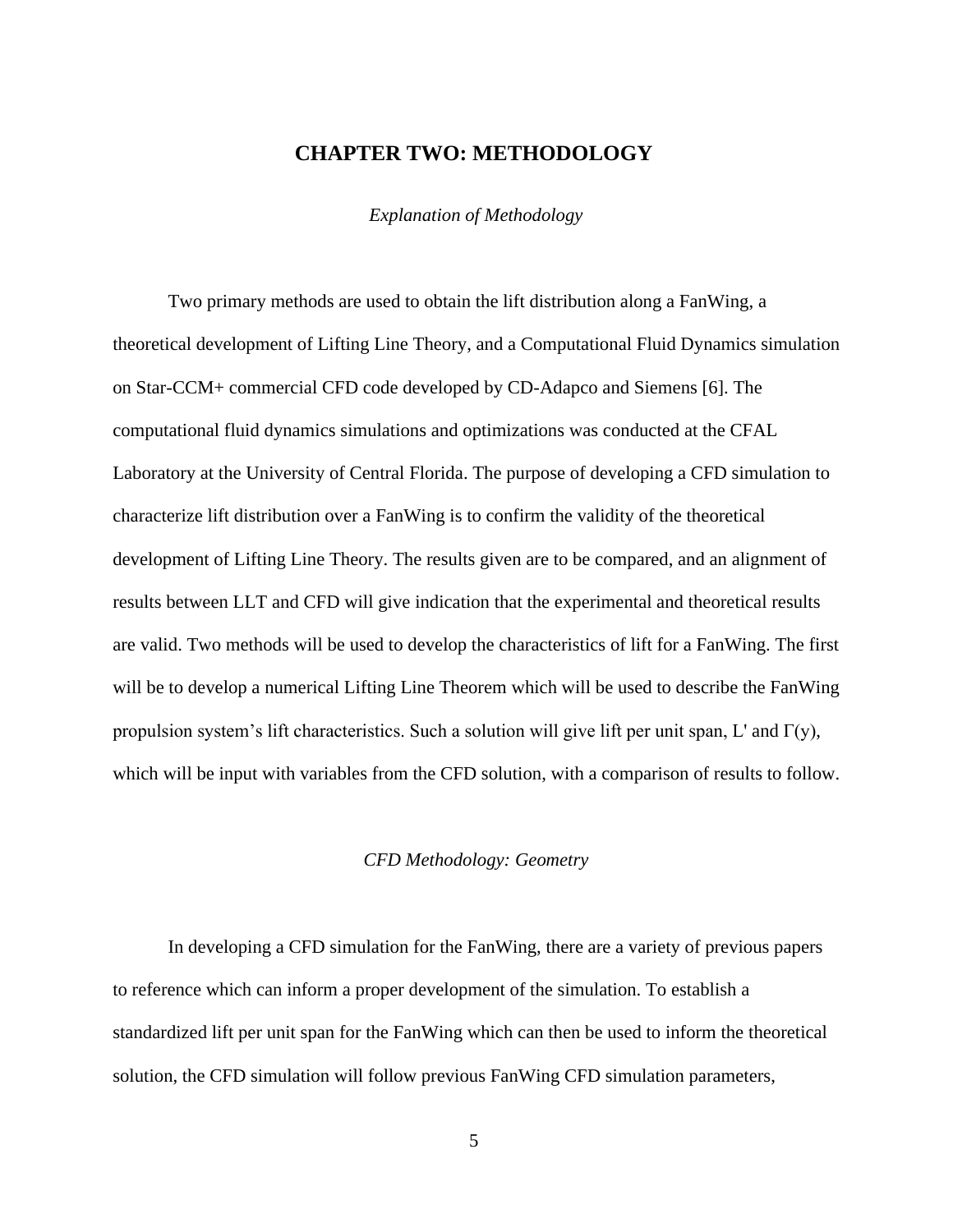including regarding the geometry of the FanWing planform. It is chosen that the geometry of the FanWing in this CFD simulation will be based upon the paper by Du Siliang and Tang Zhengfei [7], given its' geometric similarity to the majority of the physical prototypes produced for FanWing research. The geometry is shown in Figure 2 below. The geometric parameters are set according to the Figure 2. The opening angle, denoted by Ψ, is set to 24°. The span length of the wing is set to 20 meters, and the chord length is set to 3.74 m from leading edge to the trailing edge, defined by Figure 2. The radius of the fan is set to 1 m. The trailing edge angle, defined by θ, is set to 29.1°, similar to other FanWing configurations. The total span of the FanWing in the CFD simulation is set to 20 meters, due to Prandtl's LLT necessitating a high-aspect ratio wing for accurate lift distribution prediction. [5] While many studies have been done with regards to airfoil selection for the FanWing rotors, an asymmetric NACA 6510 airfoil was used for similarity with cambered airfoils used in previous studies.



<span id="page-12-0"></span>*Figure 2: Geometric and force definitions of FanWing used for CFD simulation.[7]*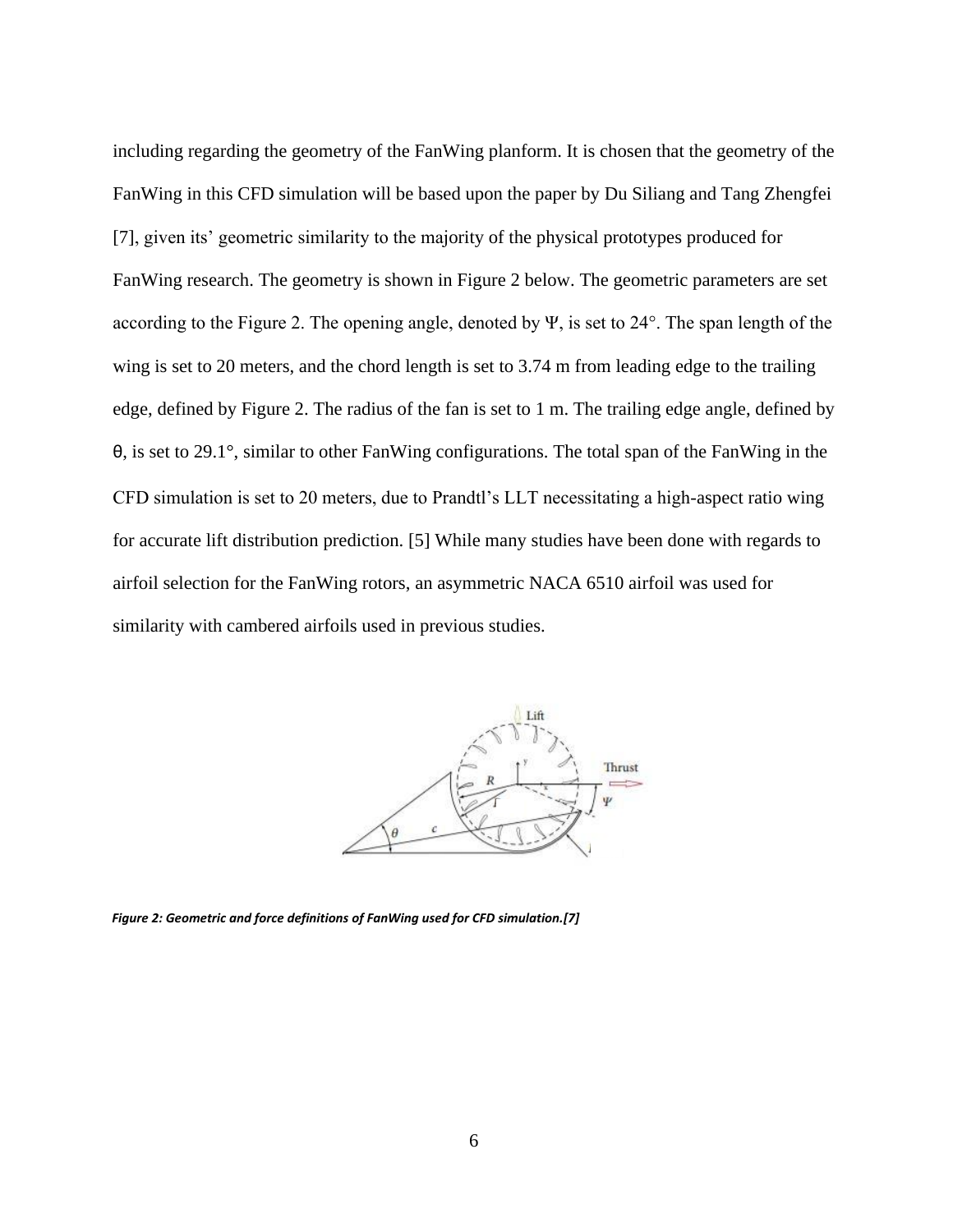#### *CFD Methodology: Meshing*

Due to the necessity of modeling the rotational region for the FanWing, two regions were formed for the CFD simulation, a domain region, and a rotation region. Similar to other FanWing studies, a polyhedral mesh was selected for the rotational region, whereas a hexahedral mesh was chosen for the domain. [8] The purpose of the polyhedral meshing in the rotational region is to capture the complex turbulent flows within the region. The polyhedral mesh is optimal for the curvature of the airfoil shapes within the rotational region as well. To accurately capture the complex flow around the airfoils within the FanWing rotor, a Prism Layer Mesher with 10 layers is added to the mesh. For the rotational region mesh, a base size of .075 m is used, where the target surface size is 50% of this value, in order to sufficiently capture the complex flow. In total, the rotational region has 11,183,496 cells. The hexahedral mesh in the domain is chosen for computational efficiency where it is not necessary to have such a fine mesh to pick up the flow characteristics in this region. The base size and target surface size remain the same; however, the hexahedral mesh creates far fewer cells within the domain region, with a total of 1,513,114 cells. The resulting mesh is shown in Figure 3 below.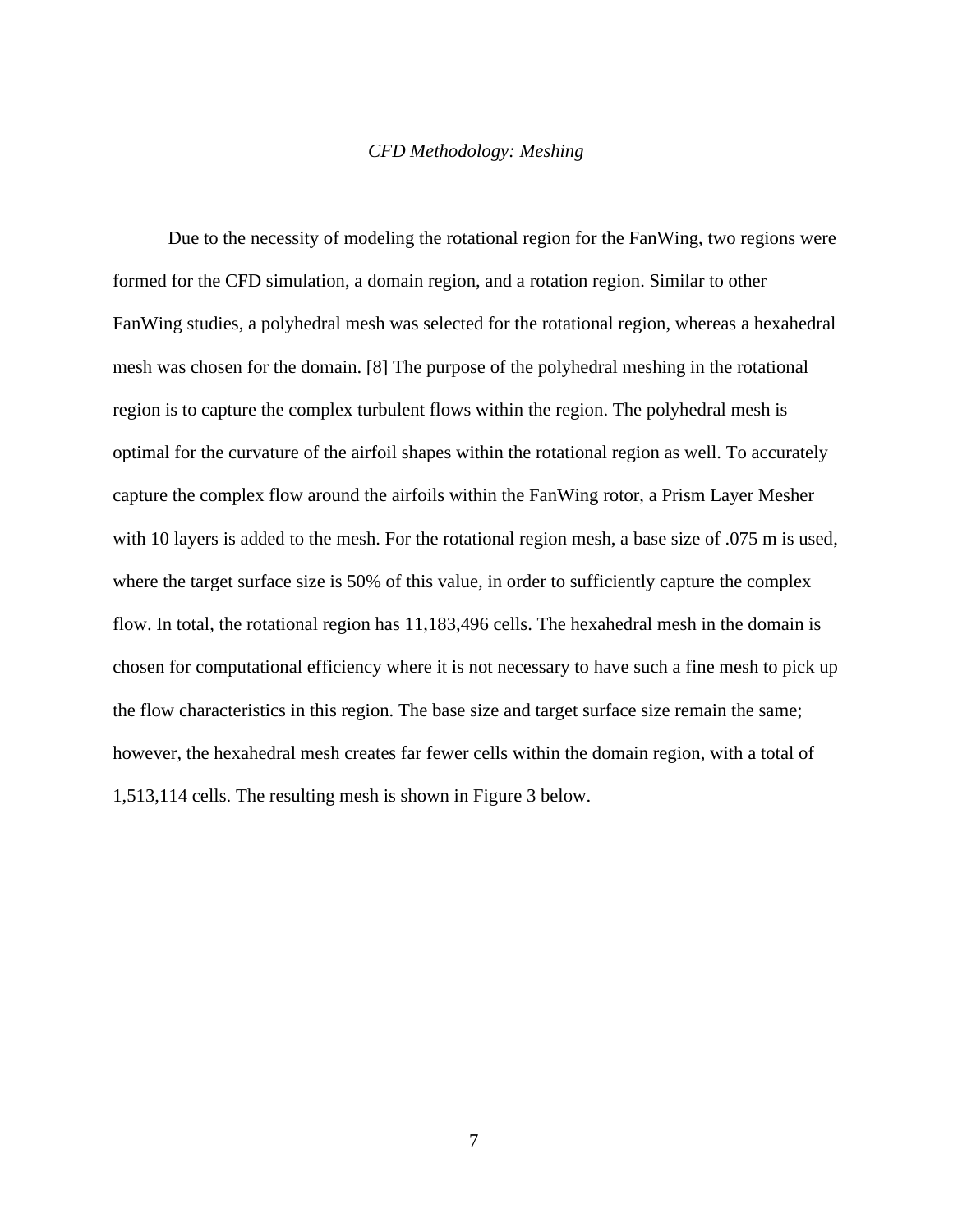

<span id="page-14-0"></span>*Figure 3: The figure displays the resulting mesh for the FanWing within the CFD simulation.* 

#### *CFD Methodology: Physics*

The CFD physics models selected also comes from other studies involving CFD investigation of flow over a FanWing. [9] The fluid medium selected within Star CCM+ is an ideal gas. The inlet velocity over the FanWing is set to 6 m/s, with the boundaries of the Domain around the FanWing being free stream walls set to an equivalent velocity. The timestep for the Unsteady Flow solver is set to .001 seconds, and the FanWing rotates at 1400 m/s. This gives an 8.4° rotation per time step, and multiple iterations of the simulation were done to minimize the difference in recorded lift value between each time step. It is proper to include a timestep sufficient to capture  $1/20<sup>th</sup>$  of a rotation, therefore this timestep is deemed acceptable. For the turbulence model, the Kappa-Epsilon Turbulence Model was selected, sufficient for modeling the flow behavior of the FanWing. [10] A Reynolds Averaged Navier-Stokes's solver is included with these models.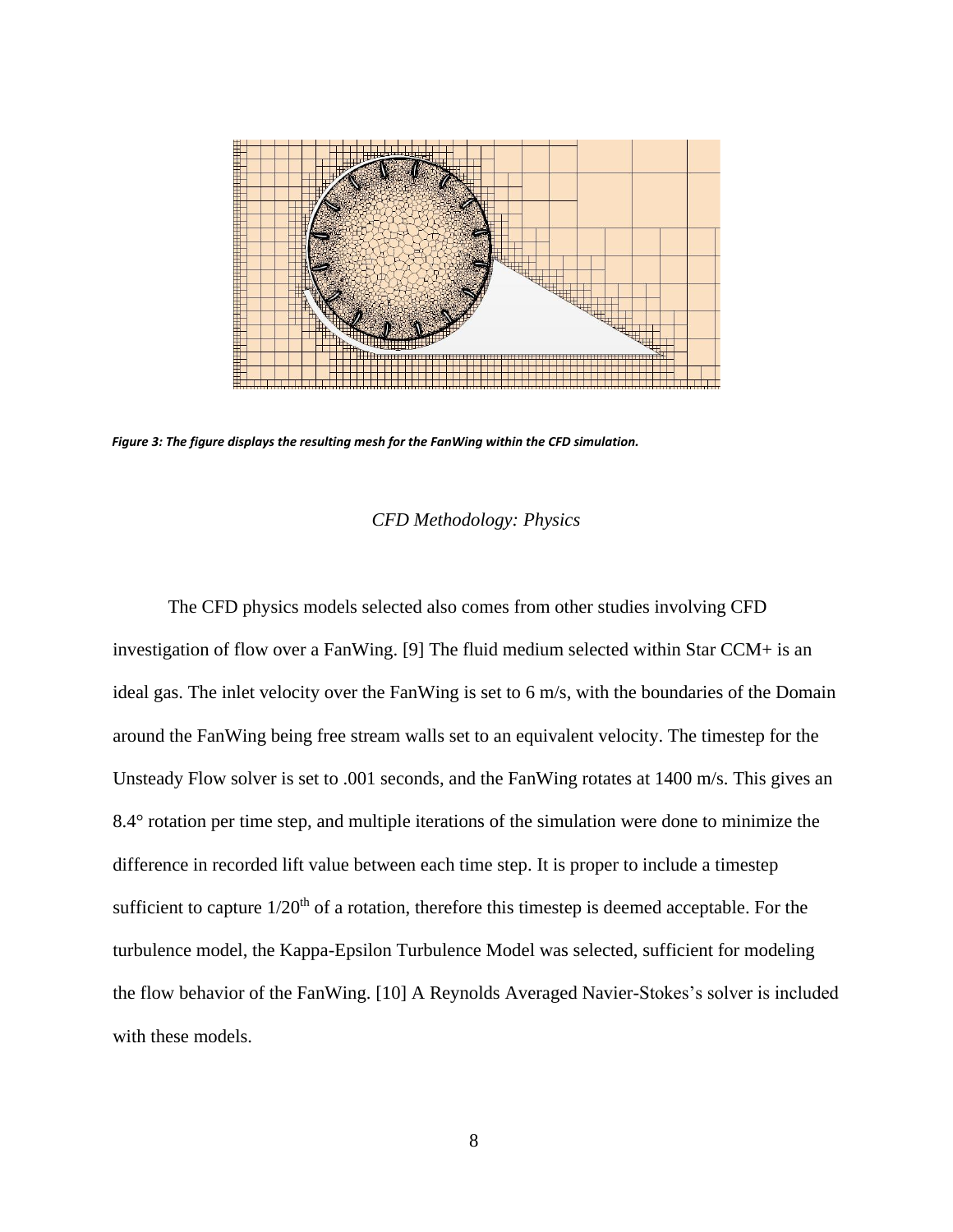#### *Numerical Methodology*

The numerical solution for the FanWing is a modification of a numerical solution for Prandtl's Classical Lifting Line Theory for an elliptical wing. The numerical solution was developed using Octave, a free, high-level programming language similar to MATLAB. In developing the Octave code, several steps were taken to numerically solve for Γ distribution and lift distribution. The initial portion of the code is dedicated to discretizing a rectangular wing into panels. [4] This is done through an iterative for loop which divides the wing into *n* panels, where the total span length is defined as *b*, with *dS* being the span length of the wing divided by *n* panels. Each panel is indexed by the iterative loop from *ii…n*. The indexing for each span along the wing is shown in Equation 3. Through this initial iterative loop, the span center, defined as *yc,* is also indexed for each panel, as shown in Equation 4.

$$
y_{ii} = \frac{-b}{2} + (ii - 1)dS\tag{3}
$$

$$
y_{c_{ii}} = \frac{-b}{2} + (ii - 0.5)dS
$$
 (4)

In the same iterative loop, an initial  $\Gamma$  distribution is obtained, in order to numerically obtain induced angle of attack, *αi*. The equation used to obtain the initial Γ distribution across the wing is listed in Equation 6, with  $\Gamma_0$  being defined by Equation 5, which is the standard  $\Gamma_0$ equation according to Prandtl's Lifting Line Theory. Here,  $C_{1\alpha}$  is defined as  $2\pi$  radians, according to Thin Airfoil Theory for a symmetric airfoil. [5] In a subsequent for loop, induced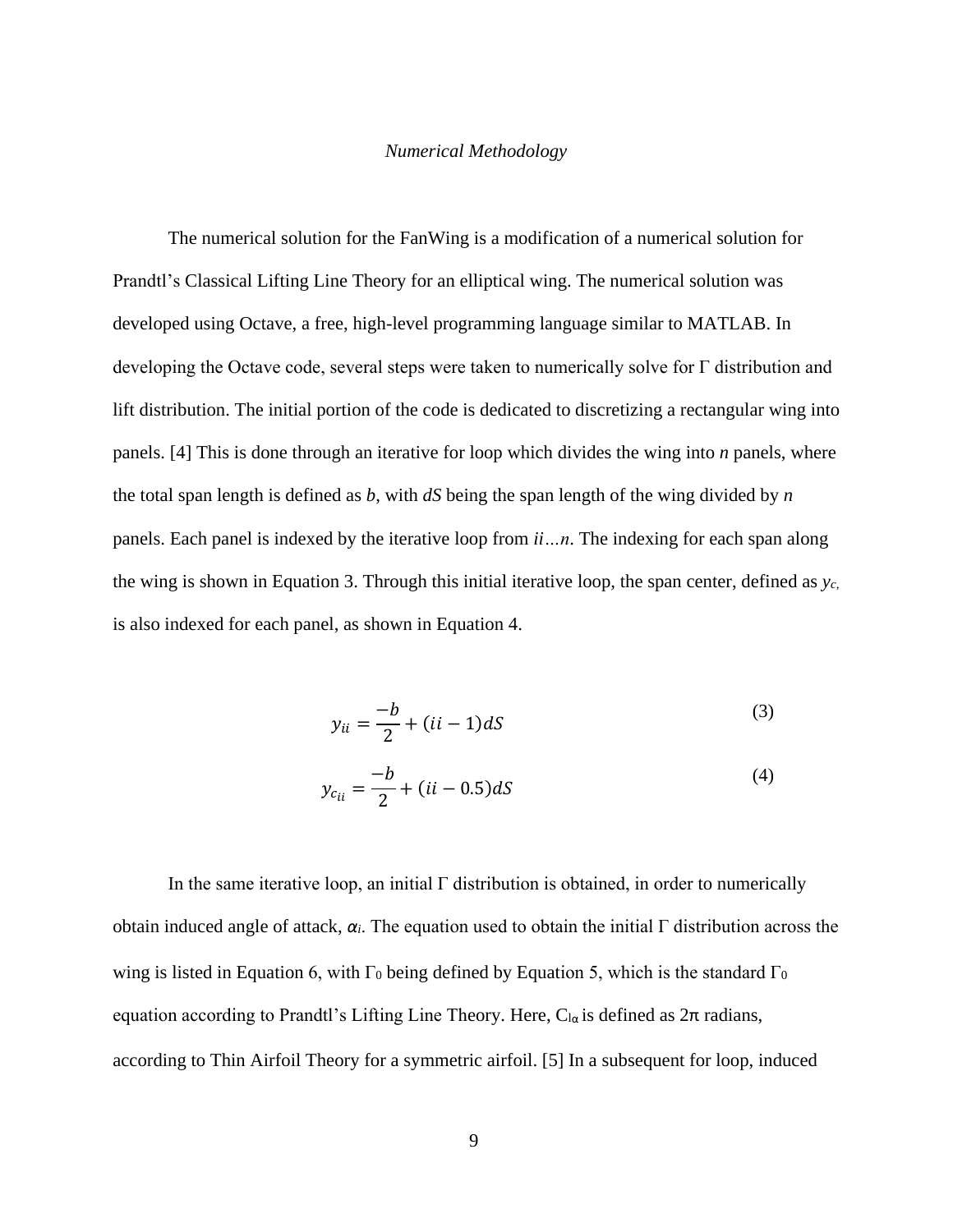angle of attack is obtained via a numerical integration shown by Equation 7 which utilizes the  $\Gamma$ distribution and the trapezoidal rule.

$$
\Gamma_0 = \frac{1}{2} V_{\infty} c(C_{l\alpha} \alpha) \tag{5}
$$

$$
T_{ii} = T_0 \sqrt{1 - \left(\frac{2y_{c_{ii}}}{b}\right)^2}
$$
 (6)

$$
\alpha_{ii} = \frac{1}{4\pi V_{\infty}} \left( \alpha_{ii} + \frac{1}{2} dS \left( \frac{\frac{d\Gamma}{dS_{ii}}}{y_{c_{ii}} - y_{ii}} \right) + \frac{\left( \frac{d\Gamma}{dS} \right)_{ii+1}}{y_{c_{ii}} - y_{ii+1}} \right)
$$
(7)

To obtain the final Γ distribution, and, subsequently, the L' values, for a FanWing propulsion system, new parameters will be introduced which will modify the conventional numerical solution to Prandtl's Lifting Line Theory. The model will account for the additional lift produced by the FanWing propulsion system using velocity vectors measured from the threequarter chord, to introduce an induced  $\alpha$  which accounts for the increase in lift produced by the FanWing over a traditional wing. The proposed model for accounting for the increase in lift generated by the FanWing propulsion system is a derivation of Weissinger's Approximation for Thin Airfoil Theory. In Weissinger's Approximation [11], the increase in vorticity and lift is proportional to  $\alpha$  minus the slope of the camber line at three-quarters chord length. The assumption is made that the FanWing enforces a flow tangency to the three-quarter chord in a similar fashion to produce an increase in lift in the same manner that an increase in the slope of a camber line produces lift for an asymmetric airfoil. Figure 4 below illustrates the approximation made by this model.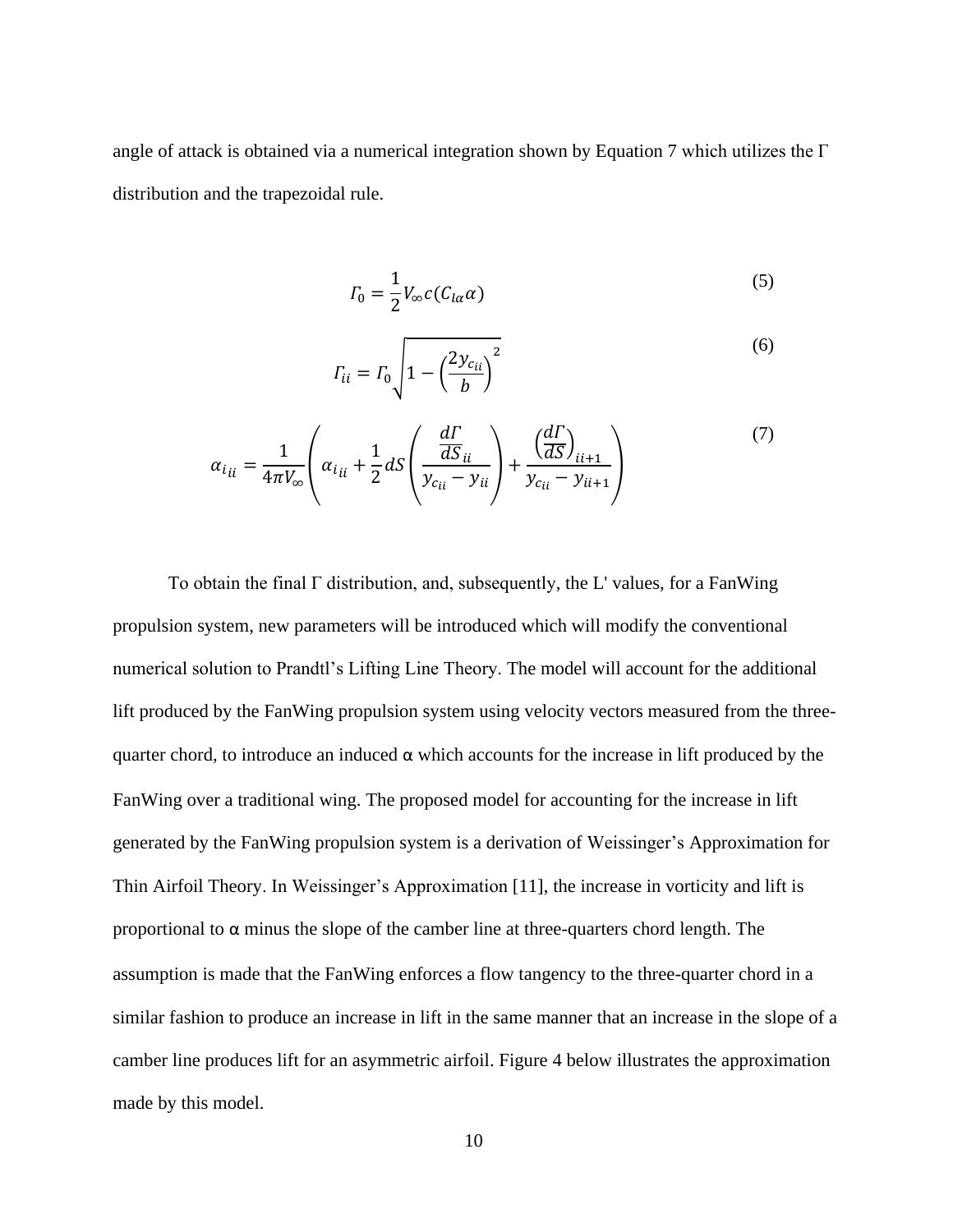

<span id="page-17-0"></span>*Figure 4: Figure 4A [7] illustrates the FanWing induced alpha approximation in the numerical solution, which is correlated with TAT and Weissinger's Approximation in Figure 4B [12].*

The method of superposition illustrated here has been exercised by various other applications when determining lift distribution. In a paper by Balu, the equations for superposition of velocities are applied to horizontal axis wind turbines. [13] In the same manner, the induced velocity is superimposed on the three-quarter chord of the FanWing in order to produce an additional induced alpha. Equation 8 shows the method of superposition used by Balu and others [14], which accounts for the increase in lift distribution across a wing as a result of an induced velocity, *u(y)*. Similarly, the two-dimensional lift coefficients due to twist, camber, and flap are all added together to produce a total two-dimensional coefficient of lift, which varies across the span of the airfoil.

$$
L'(y) = \rho \big( V_{\infty} + u(y) \big) \Gamma(y) \tag{8}
$$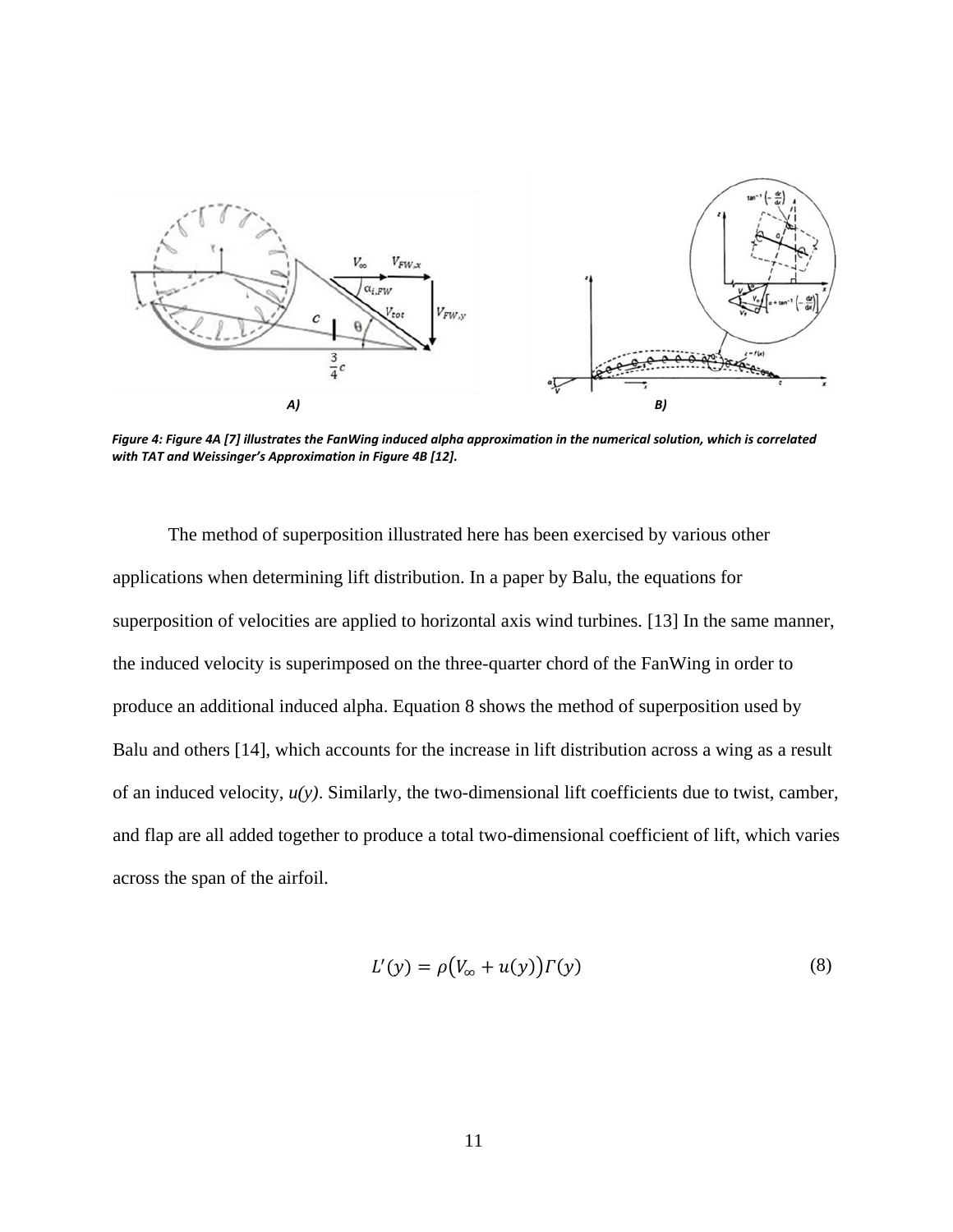$$
C_l = 2\pi \left( \alpha - \frac{dz}{dx} \right) \tag{9}
$$

$$
C_l = 2\pi \left( \alpha + \alpha_{i,FW} \right) \tag{10}
$$

For the FanWing, because the model is approximating the FanWing in a similar manner to Thin Airfoil Theory, the model superimposes an induced alpha as opposed to the velocity, due to the velocity not accounting for the positive lift produced by the FanWing at a zero angle of attack. This induced alpha value acts as a substitute for the slope of the camber line which TAT and Weissinger's approximation accounts for at three quarter chord, as shown in Equation 9. This methodological approach is similar to a paper by Pate et al., where the effective angle of attack is a function of the shape of the wing planform. [15] The model developed for the FanWing accounts for the increase in lift produced by the rotor through  $\alpha_{i}$ , Fw. In the numerical model, the FanWing induced alpha will be accounted for in the final Γ distribution calculation in the numerical solution. Equation 10 gives the lift coefficient calculated in this manner for the numerical model of the FanWing lift distribution. This new coefficient of lift is integrated into the new  $\Gamma$ <sub>ii</sub> iterative loop. This updated  $\Gamma$ <sub>ii</sub> will be used to predict lift distribution, accounting for the increase in lift produced by the FanWing propulsion system. This would make the lift distribution of the FanWing a function of the original parameters of Prandtl's Lifting Line Theory, while accounting for the additional lift produced by the FanWing. Figure 5 below shows the vector addition used to obtain  $\alpha_i$ <sub>FW</sub> which is used for the numerical model.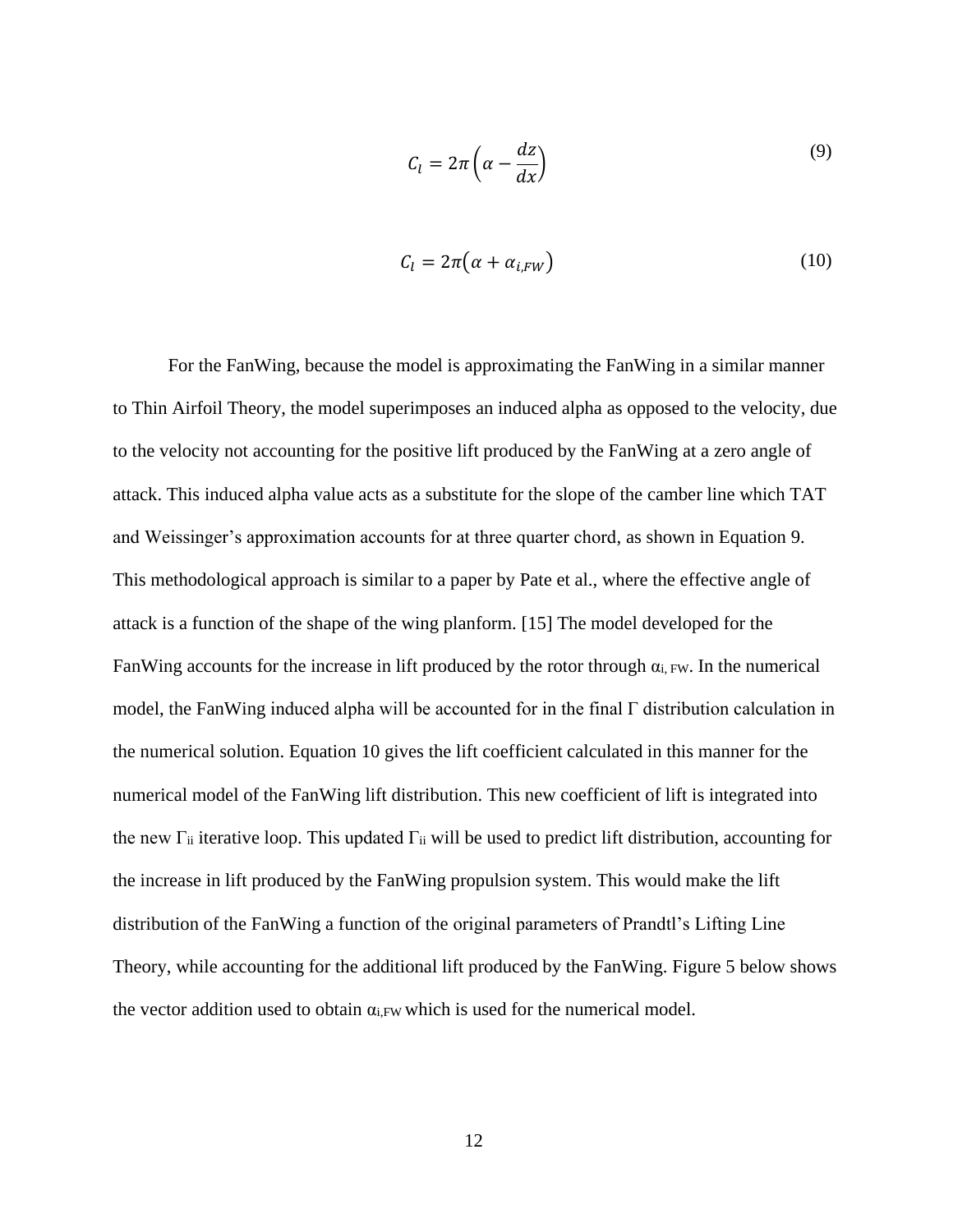

<span id="page-19-0"></span>*Figure 5*: *The vector addition used to obtain αi,FW, which is used to account for the increase in lift produced by the FanWing Propulsion system on the wing. This superposition method of obtaining lift is applied for the FanWing from other applications.*

The vector addition shown above is then added into the numerical solution to obtain total angle of attack, denoted as  $\alpha_{\text{tot}}$ , which is then utilized in the numerical solution in order to obtain Γii, as given in Equation 11 below. Here, RF is representative of a relaxation factor that is used to help the numerical solution obtain convergence. The final calculation of lift distribution for the numerical model is given by Equation 12, after taking into account the updated Γ distribution.

$$
T_{ii} = \Gamma_{ii} + RF\left(\frac{1}{2}V_{x,tot}c(C_{la}(\alpha_{tot} - \alpha_{i_{ii}})) - \Gamma_{ii}\right)
$$
\n
$$
L' = \rho \Gamma_{ii} V_{x,tot}
$$
\n(12)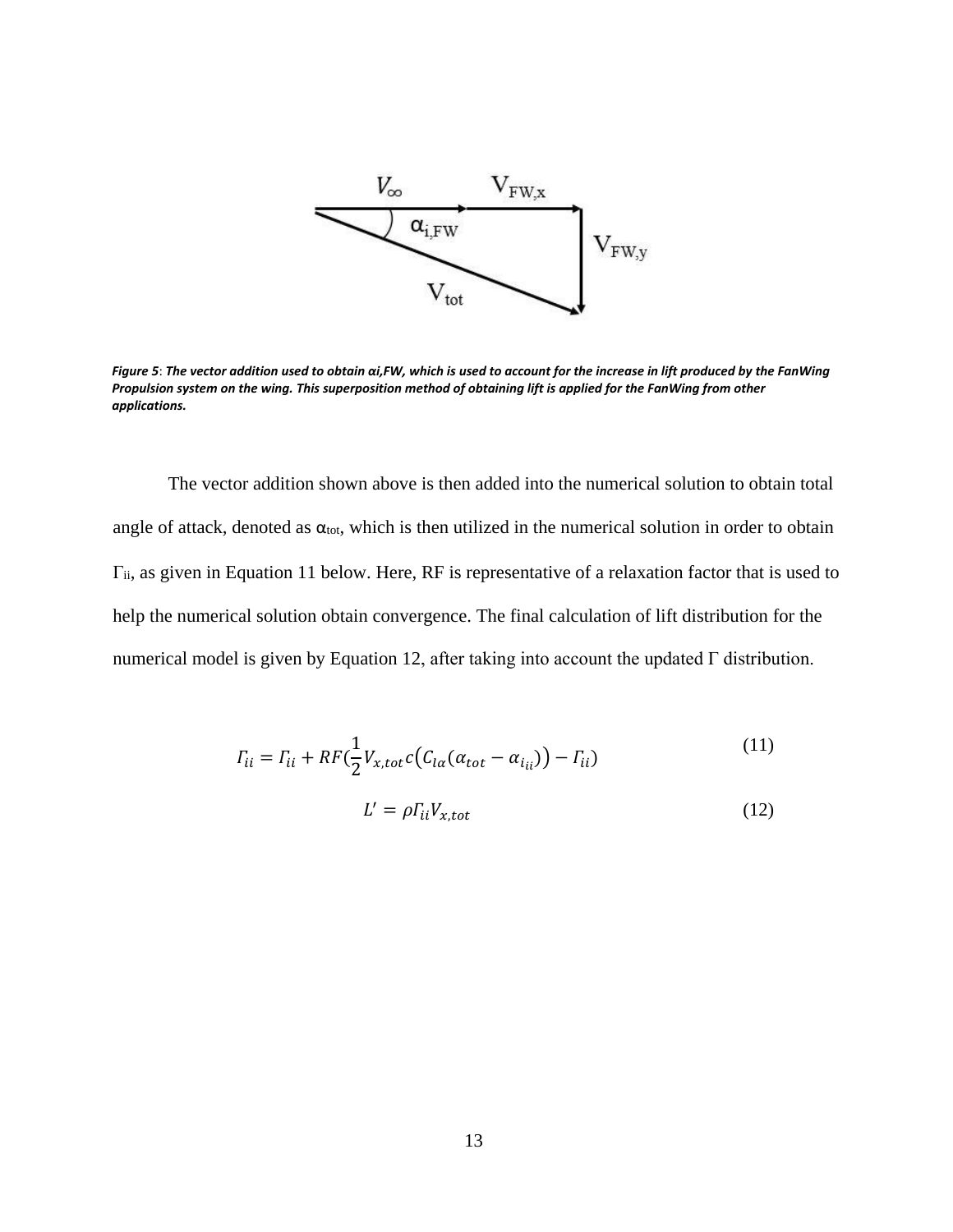# **CHAPTER THREE: RESULTS**

# *CFD Results*

<span id="page-20-0"></span>The FanWing CFD result was run for about 72 hours utilizing the CPU at the CFAL Laboratory. Utilizing the time step of .001s, the simulation was run until .27 seconds, enough to achieve a steady state oscillation of lift values. The scalar scene is shown in Figure 6 below. The scene displays the velocity scalar values at mid-span. From this scene, it can be observed how the FanWing forces flow down the wing planform, thus generating lift and thrust. The scene corresponds with other scalar scenes for 2D FanWings, confirming the result achieved. The inlet velocity of 6 m/s accelerates to roughly 85 m/s at the three-quarter chord.



<span id="page-20-1"></span>*Figure 6: The velocity scalar scene the FanWing CFD at mid-span is shown.*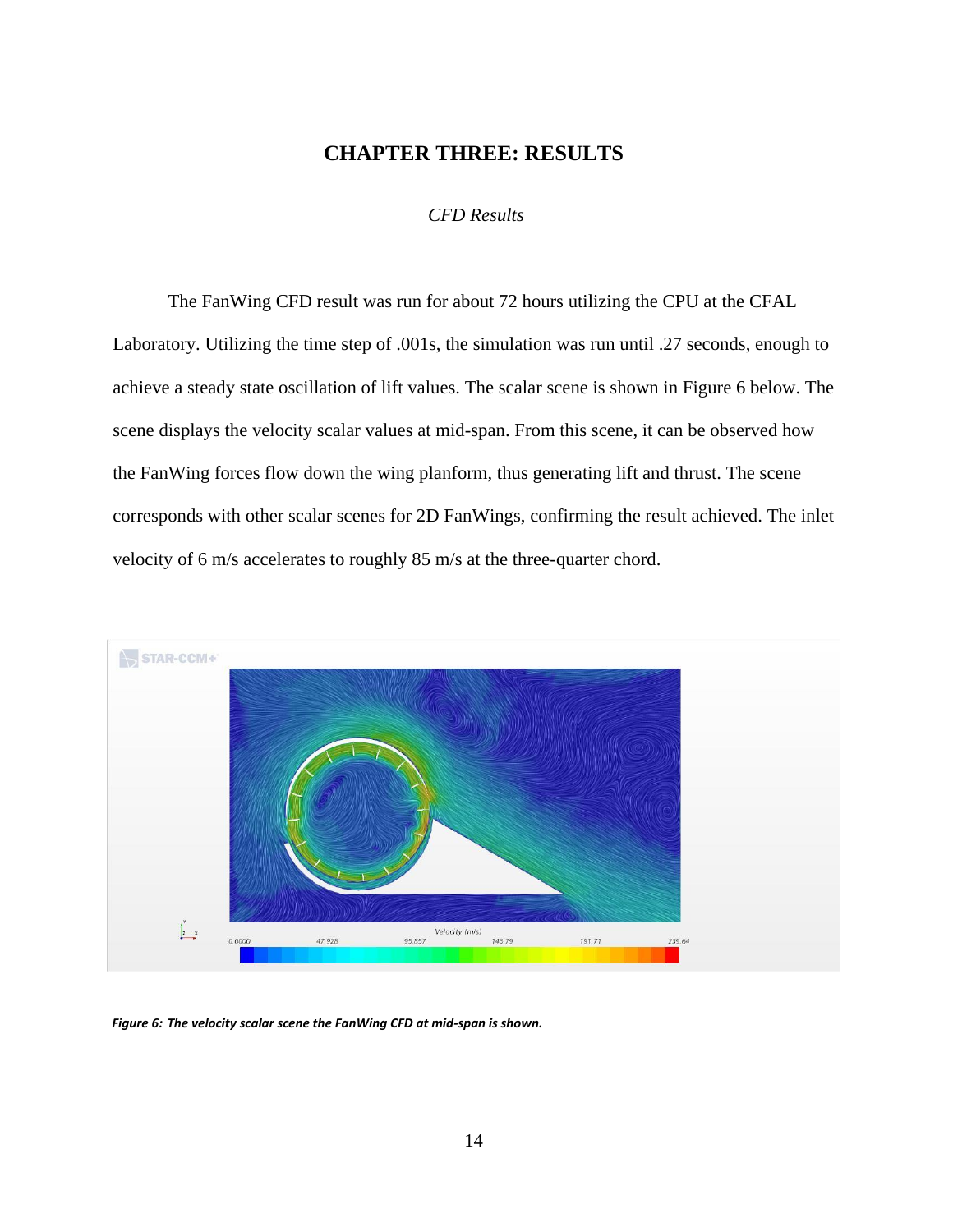Across the span length, a unique phenomena is observed with regards to velocity exiting the FanWing rotor across the span. From quarter span to three-quarter span the exit velocity of the FanWing remains relatively constant, however, the velocity decreases dramatically beyond these lengths. This phenomena will affect the traditional Lifting Line Theory assumptions of a constant velocity over the wing; hence it is to be expected to receive results that are not in accordance with Prandtl's Lifting Line Theory in these areas. Figure 7 below displays this phenomena in the velocity scalar scene.



<span id="page-21-0"></span>*Figure 7: The velocity scalar scene the FanWing CFD from the rear of the wing. The scalar displayer plane goes vertically through the three-quarter chord length, since that is the velocity of interest for the LLT development.*

Seeing the following results, it would be expected that the calculated lift distribution is in accordance with Prandtl's LLT assumptions in from a quarter of the way down the span length, to three-quarters down the span length. Because the solution is unsteady, the FanWing lift calculations oscillate through delta time. This has been observed in other papers [16], and the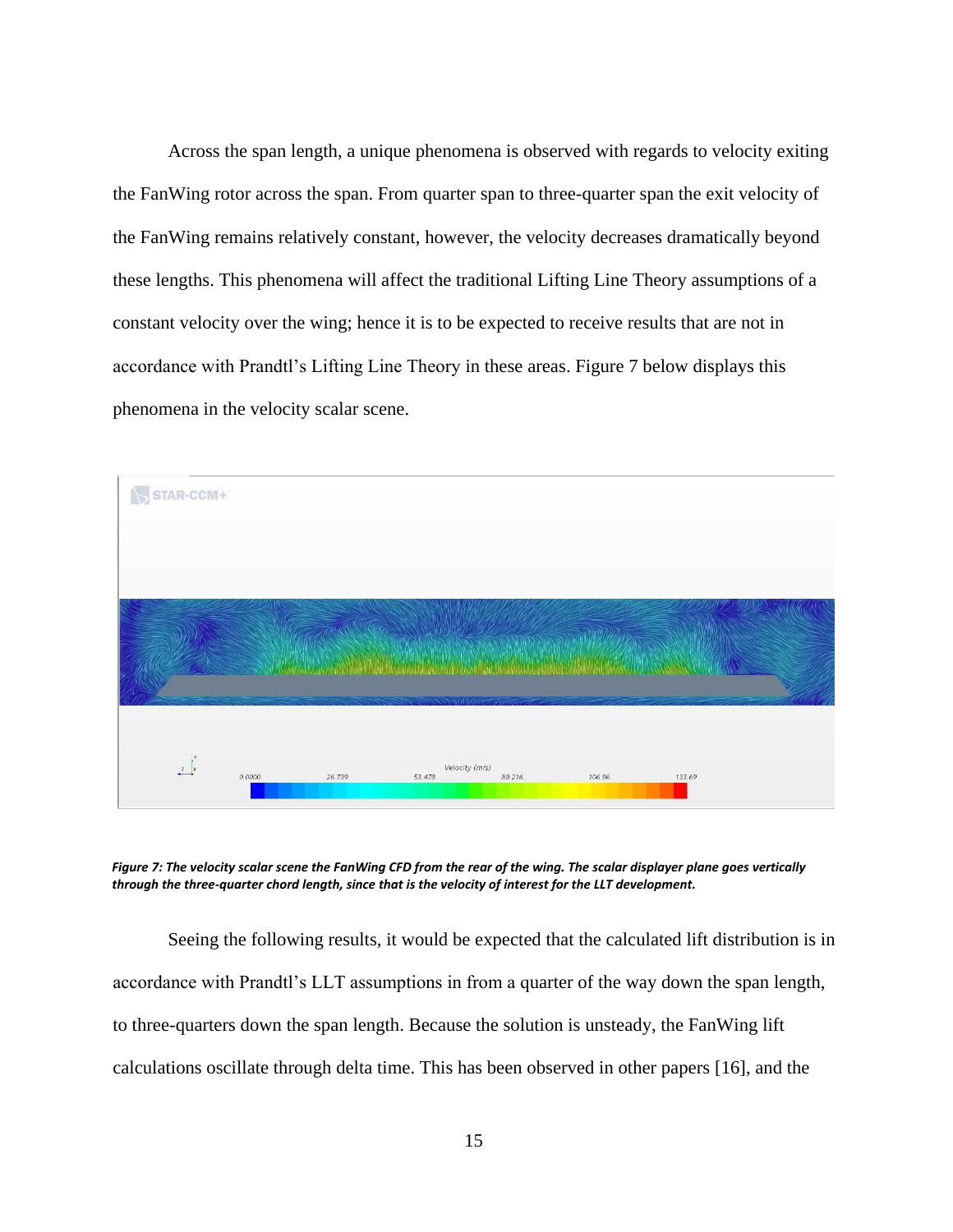solution was to obtain a time averaged value through the oscillation. Hence, data was collected from .21 seconds to .26 seconds, with the lift distribution values recorded every .01 second. The results of these values are shown in Figure 8 below.



<span id="page-22-0"></span>*Figure 8: The time averaged lift per unit span from .21 seconds to .26 seconds for the FanWing from the CFD simulation is shown. As it can be seen, the expected lift for Prandtl's LLT breaks down from 0-5 meters and 15-20 meters along the span.*

If Prandtl's Lifting Line Theory were to be applied to a traditional wing planform, such a result would be considered erroneous. However, this is consistent with what was observed in the scalar velocity CFD at three-quarter chord, where the velocity across the span was not relatively constant. Where the velocity diverged, the expected solution also diverges. This is where the assumptions made by Prandtl's Lifting Line Theory would break down. Hence, a numerical solution would also not be valid within such ranges.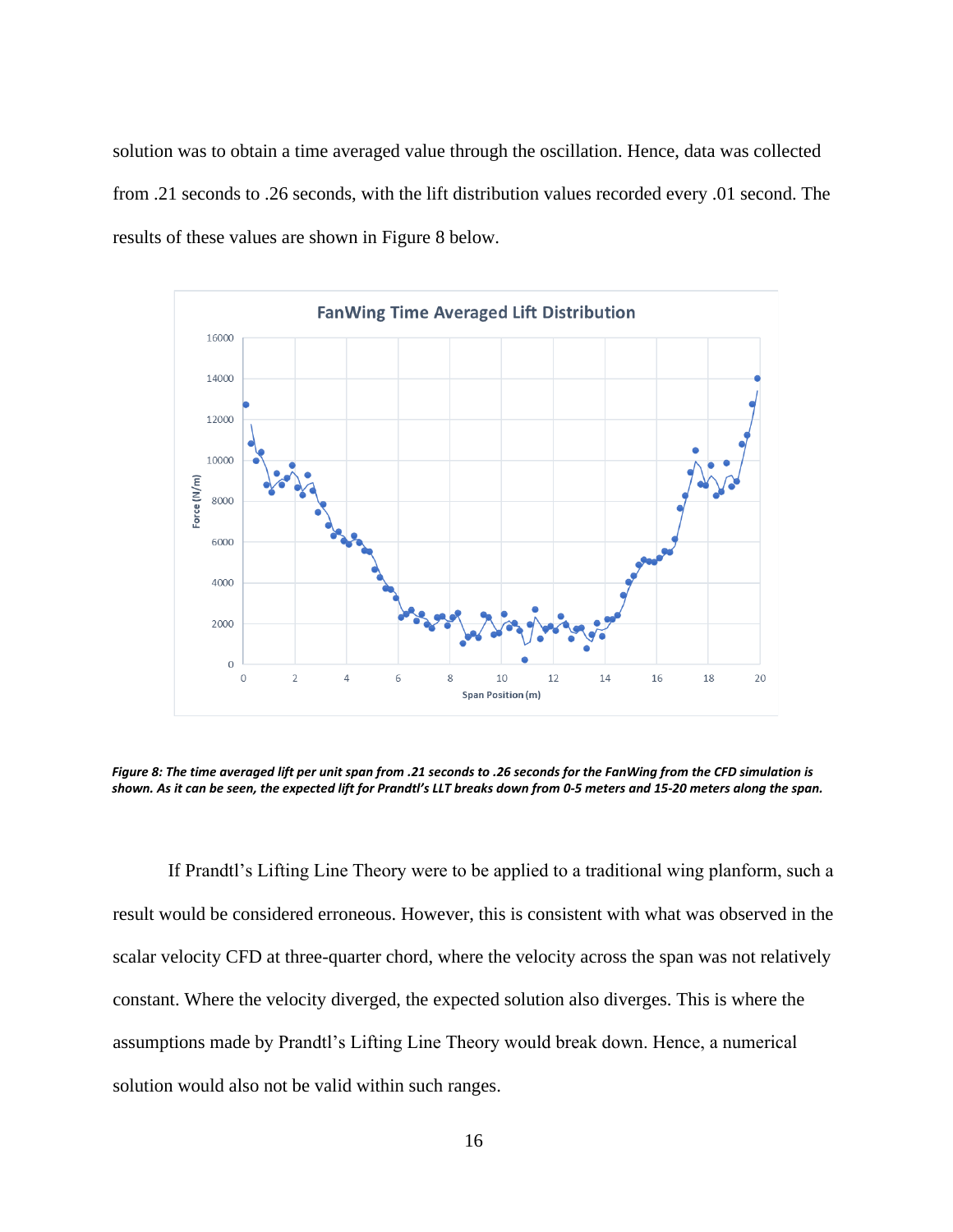#### *Numerical Solution Results*

After reviewing the CFD results, it is expected that a numerical solution cannot fully account for the entire span of the wing; however, from quarter chord to three-quarter chord the numerical solution would apply. Using the CFD, we acquire the variables needed to run the numerical solver. Through the use of a probe located at the three-quarter chord, the variables  $V_{\text{tot}}$ ,  $\alpha_{i,FW}$ ,  $V_{FW,y}$ , and  $V_{x, tot}$  are obtained. The results are put into the numerical solver and compared with the FanWing lift distribution data. After applying a correction factor of 0.5 to the lift distribution, the following results were obtained as shown in Figure 9. The lift per unit span aligns with the results of the CFD solution from quarter span to three-quarter span, with  $L'$  being roughly 2000 N/m, but the numerical solution diverts from the CFD solution otherwise, as expected.



<span id="page-23-0"></span>*Figure 9: The lift per unit span, and Γ derived from the numerical solver are shown.*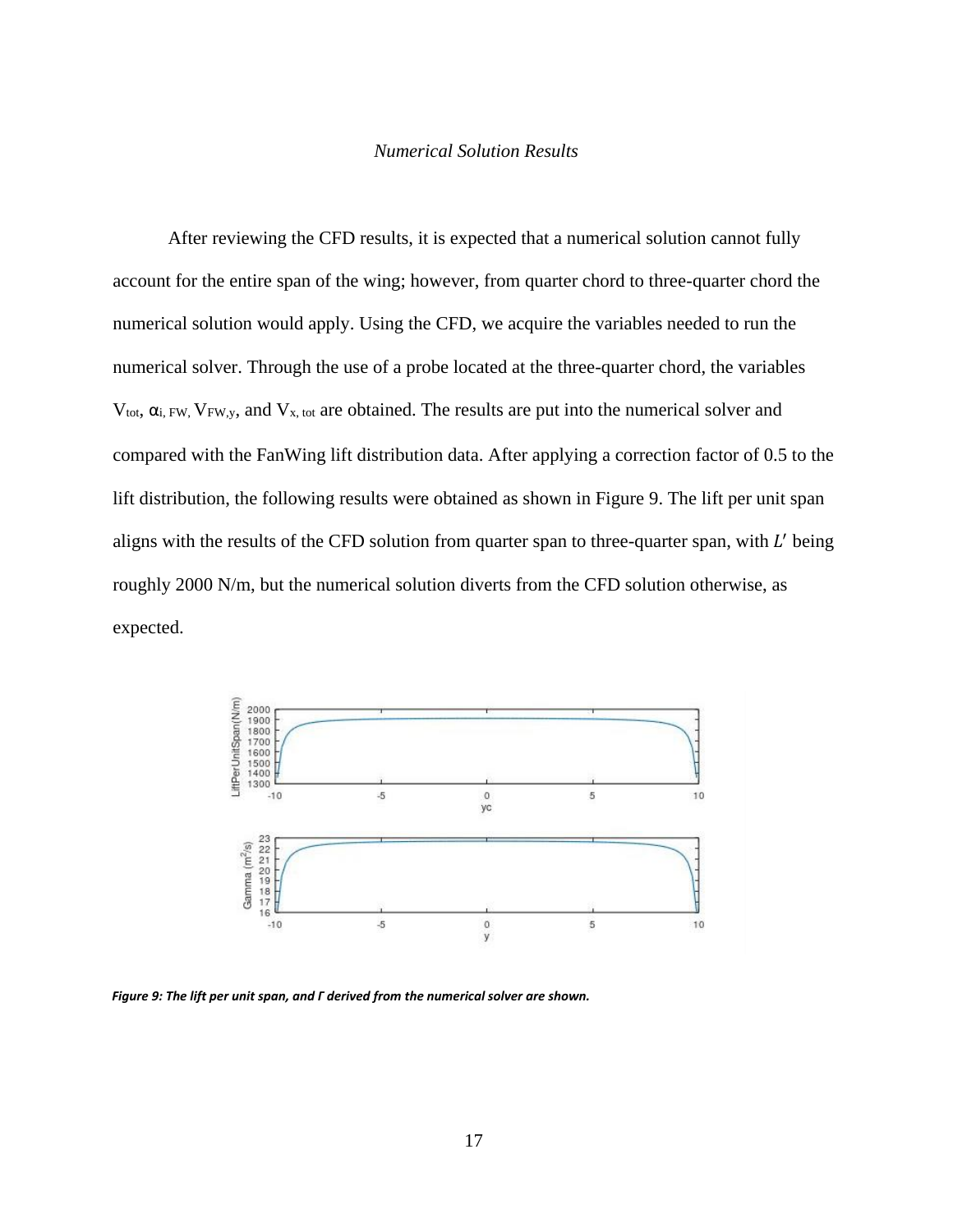# **CHAPTER FOUR: DISCUSSION**

<span id="page-24-0"></span>After reviewing the results, there several observations to be made, and various steps in the future that should be undertaken. With regards to the validity of the method of adding an  $\alpha_{i,FW}$  to the total calculation, it can be seen that the CFD aligned with the numerical method after adding a correction factor of 0.5 to  $\alpha_{i,FW}$ . Because the developed LLT theory used to derive the  $\alpha_{i}$ FW was a hypothesis, this may be due to an unaccounted for  $\alpha_{i}$  that must be taken into account due to the FanWing's method of propulsion. Because no theory has been developed to account for the rotation of such blades using Prandtl's Lifting Line Theory, there is limited literature with which to consult for development of Prandtl's Lifting Line Theory. It can be concluded, however, that the speed at which flow is forced over the wing due to the FanWing propulsion system does influence the lift generation, and thus the lift distribution over the FanWing. Increasing rotor speed would increase  $\alpha_{i,FW}$ , and subsequently increase the lift generated over the wingspan. To test the usage of the correction factor, the study should be repeated at various angles of attack, and the numerical solver should be compared with the CFD solution. This would produce a function where the lift distribution can be found simply through the numerical solver, rather than through a CFD solution, which requires far more computational power and time. Perhaps through this study, the source of the induced  $\alpha$  that necessitates a correction factor on αi,FW can be found.

The most significant finding from this study would be the 3D lift distribution found for the FanWing propulsion system. There is sparse data in the literature with regards to a CFD study which investigates 3D lift distribution for a FanWing. All Computational Fluid Dynamics studies done previously have only accounted for 2D lift produced by the FanWing. While the 2D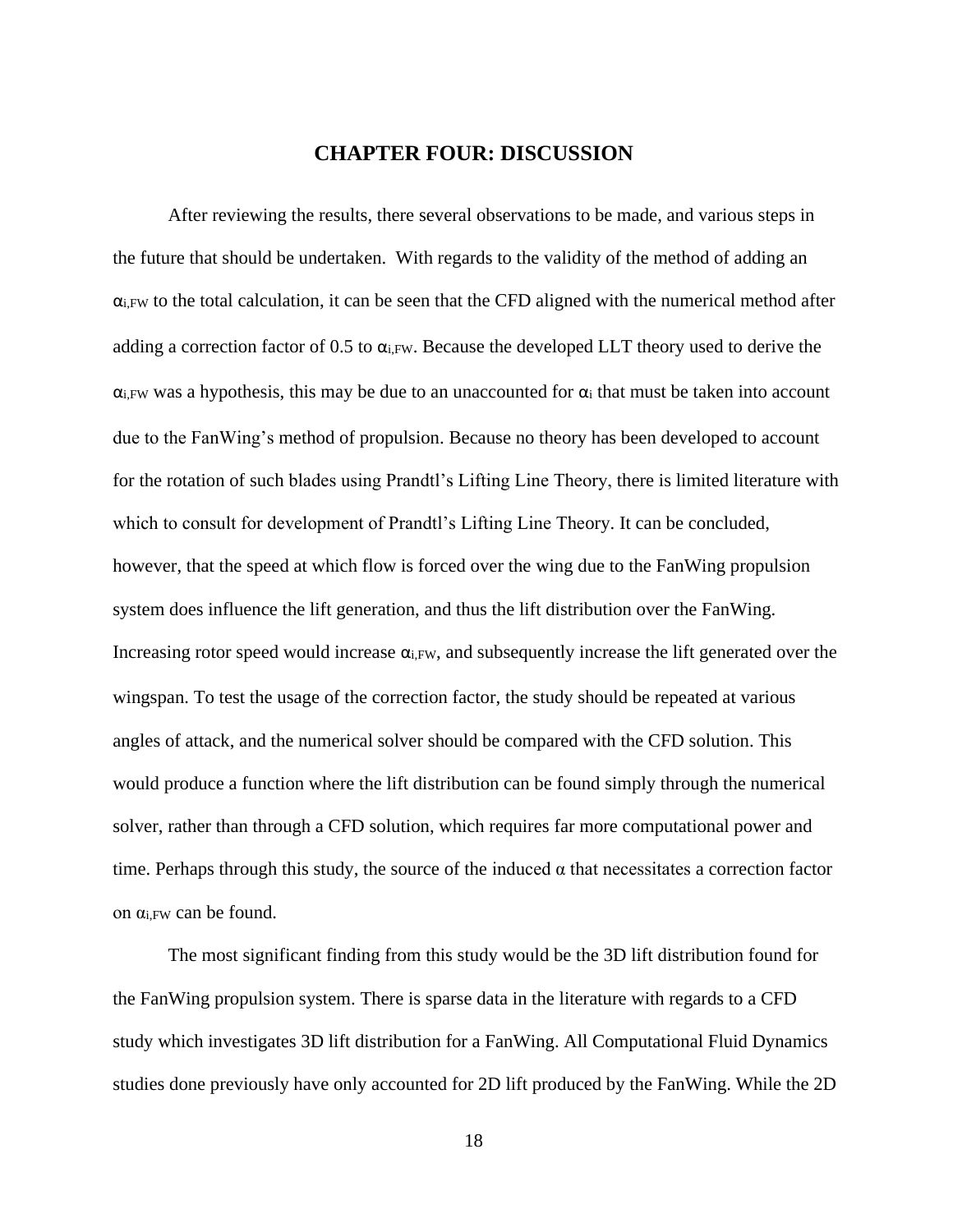case is valuable, a full understanding of the flight characteristics of the FanWing necessitates an understanding of the 3D lift generation characteristics. The most striking result is the lift generation character from the tip of the wing to 5 meters down the span. While the author, on previous FanWing CFD studies, has seen less pronounced characteristics like these on low aspect ratio FanWings, the rapid rise in lift generation near the end of the FanWing span has not been seen previously. The high aspect ratio may be a contributor to such a finding. It is unknown why this phenomena is generated however, and this itself is worth its' own investigation. The CFD simulation performed did not include the usual rotor hubs seen on FanWing prototypes, which in effect act as winglets; therefore, it would be interesting to observe the effect that the rotor hubs have on this observed phenomena, especially with a high aspect ratio wing. This could lead to the development of an optimal rotor hub which both accommodates the necessary motor and keeps lift generation optimal.

Such a study is an important step in the process to commercially develop the FanWing beyond the prototyping stage. Understanding the 3D lift distribution characteristics informs everything from structural concerns to optimal flight conditions. Because power savings is an important advantage that the FanWing offers, it is important to understand the optimal rpm in various scenarios, which is a parameter which can be informed by 3D lift distribution. The findings here can also inform the structural considerations from wing loading that would be present in full scale prototypes.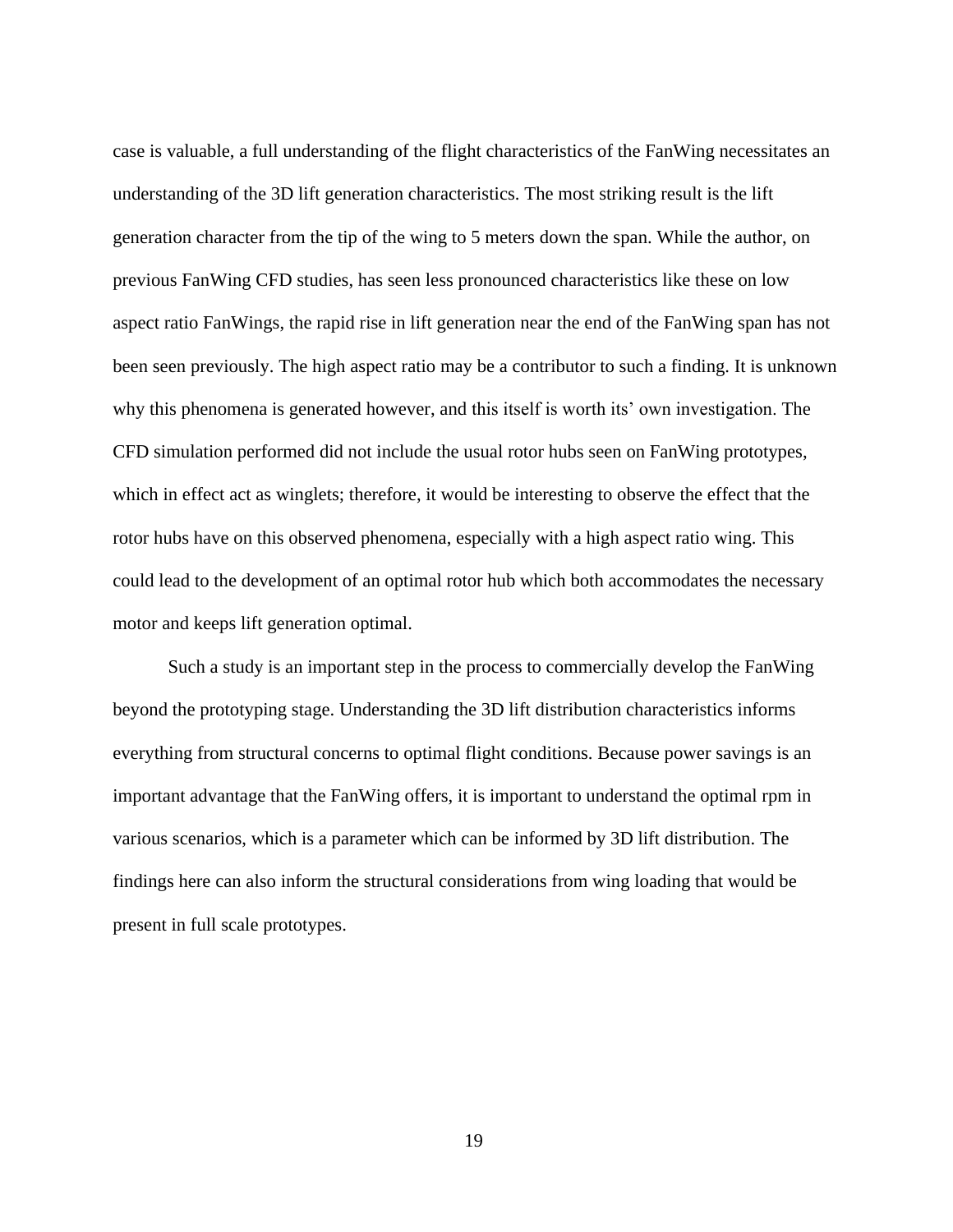# **CHAPTER FIVE: CONCLUSION**

<span id="page-26-0"></span>The study conducted demonstrates that a development of Prandtl's Lifting Line Theory has merit to explain the 3D lift generation phenomena for the FanWing propulsion system; however, other factors must be taken into account for a comprehensive solution to 3D lift distribution over a FanWing. This is to be expected given the complex nature of the flow. It can be concluded that the FanWing lift per unit span will follow the modified Lifting Line Theory numerical method, when a correction factor is applied, within the span of the wing which adheres to LLT assumptions. It was demonstrated that the numerical solver misses variables, likely an induced  $\alpha$ , which have yet to be studied due to the FanWing's unique method of propulsion. In the future, a comprehensive study over multiple angles of attack can resolve the lift distribution discrepancy through the application of a correction factor which is a function  $\alpha$ . Such standards could be helpful in determining optimized performance for a FanWing at various flight conditions.

The lift distribution results which are documented in this study are the first CFD investigation into the three-dimensional lift characteristics of FanWing propulsion. Such results give a baseline by which other studies can be compared. It is important to note the necessity of using a time-averaged lift distribution value, as the lift distribution varies in an unsteady solution, as would be expected. In future studies, it would be notable to document the effect of the rotor hubs that are generally present in prototypical FanWings as opposed to the lift distribution without the rotor hubs. The three-dimensional CFD methodology given here built upon the methodology from the two-dimensional cases in literature, and it showed them to be reasonably valid for the 3D case as well. The findings given here show that a mere two-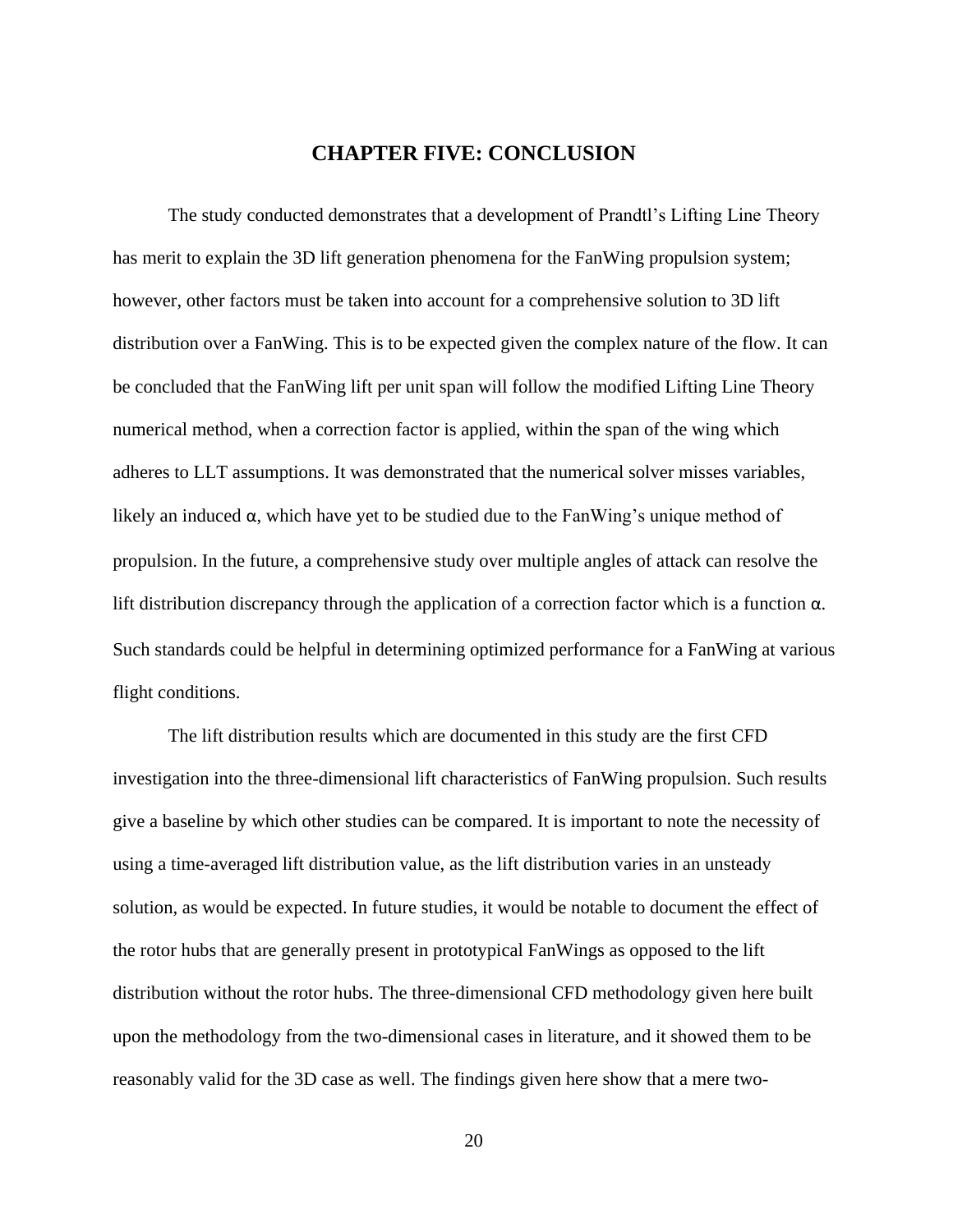dimensional representation of the FanWing in CFD, while helpful, misses various 3D effects of FanWing lift generation. Therefore, in future CFD studies of the FanWing, a study should include both 2D and 3D cases in order to be considered comprehensive.

While the CFD and numerical LLT numerical solution developed here only align after the application of a correction factor, it is to be expected that a flow as complex as the FanWing's cannot be fully characterized in LLT by the velocity vectors at three-quarter chord. However, there is indeed merit to the solution obtained. In future development, a means of rectifying this discrepancy should be developed, through either a correction factor as a function of α, or another parameter which corrects for the total induced angle of attack on the FanWing.

The FanWing is still a novel concept with much work to be done with theoretical and practical development. The work given here is another step to building an understanding of the physical phenomena pertaining to this unique propulsion system. Once an understanding of the FanWing is sufficient, it is hoped that commercial development may occur, which would create a new class of aircraft which performs more efficiently and effectively in specific flight envelopes than current aircraft platforms.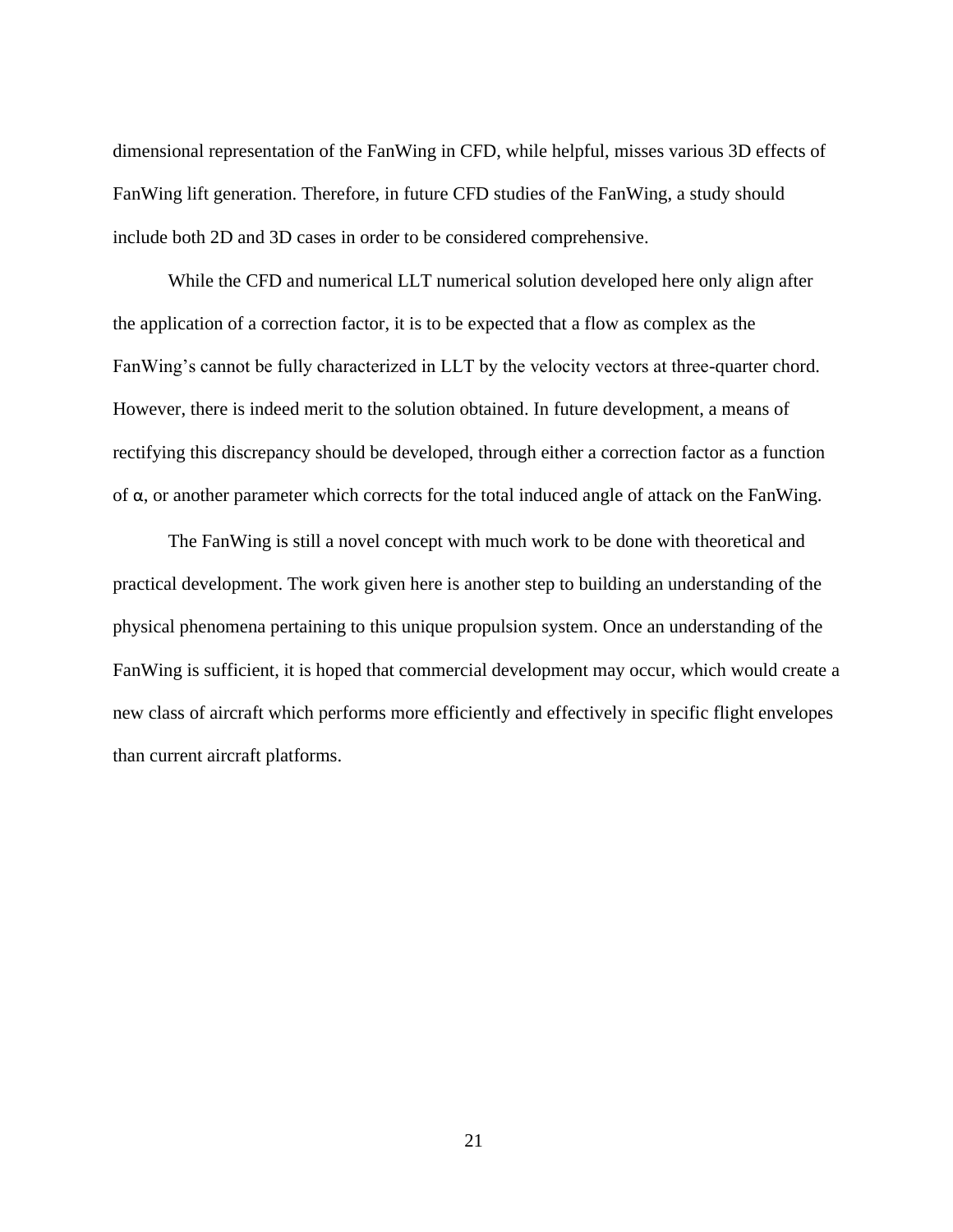#### **REFERENCES**

- <span id="page-28-0"></span>[1] Seyfang, G. R. "FanWing -- Developments and Applications." *28th Congress of the International Council of the Aeronautical Sciences 2012, ICAS 2012*, Vol. 1, 2012, pp. 238–246.
- [2] Peebles, P. FanWing Technology. www.fanwing.com.
- [3] Final Report Summary SOAR (DiStributed Open-Rotor AiRcraft). https://cordis.europa.eu/project/id/341455/reporting.
- [4] Phillips, W. F., and Snyder, D. O. "Modern Adaptation of Prandtl's Classic Lifting-Line Theory." *Journal of Aircraft*, Vol. 37, No. 4, 2000, pp. 662–670. doi:10.2514/2.2649.
- [5] Barnes W. McCormick. *Aerodynamics, Aeronautics, and Flight Mechanics*. John Wiley & Sons, 1995.
- [6] *Star CCM+ Users Manual*. 2018.
- [7] Siliang, D., and Zhengfei, T. "The Aerodynamic Behavioral Study of Tandem Fan Wing Configuration." *International Journal of Aerospace Engineering*, Vol. 2018, 2018. doi:10.1155/2018/1594570.
- [8] Karpuk, S. V, Kazarin, P., Gudmundsson, S., and Golubev, V. V. Preliminary Feasibility Study of a Multi-Purpose Aircraft Concept with a Leading-Edge Embedded Cross-Flow Fan. 2018.
- [9] Duddempudi, D., Yao, Y., Edmondson, D., Yao, J., and Curley, A. "Computational Study of Flow over Generic Fan-Wing Airfoil." *Aircraft Engineering and Aerospace Technology*, Vol. 79, No. 3, 2007, pp. 238–244. doi:10.1108/00022660710743831.
- [10] Duddempudi, D., Yao, Y., and Edmondson, D. "CFD Investigation of Flow over a